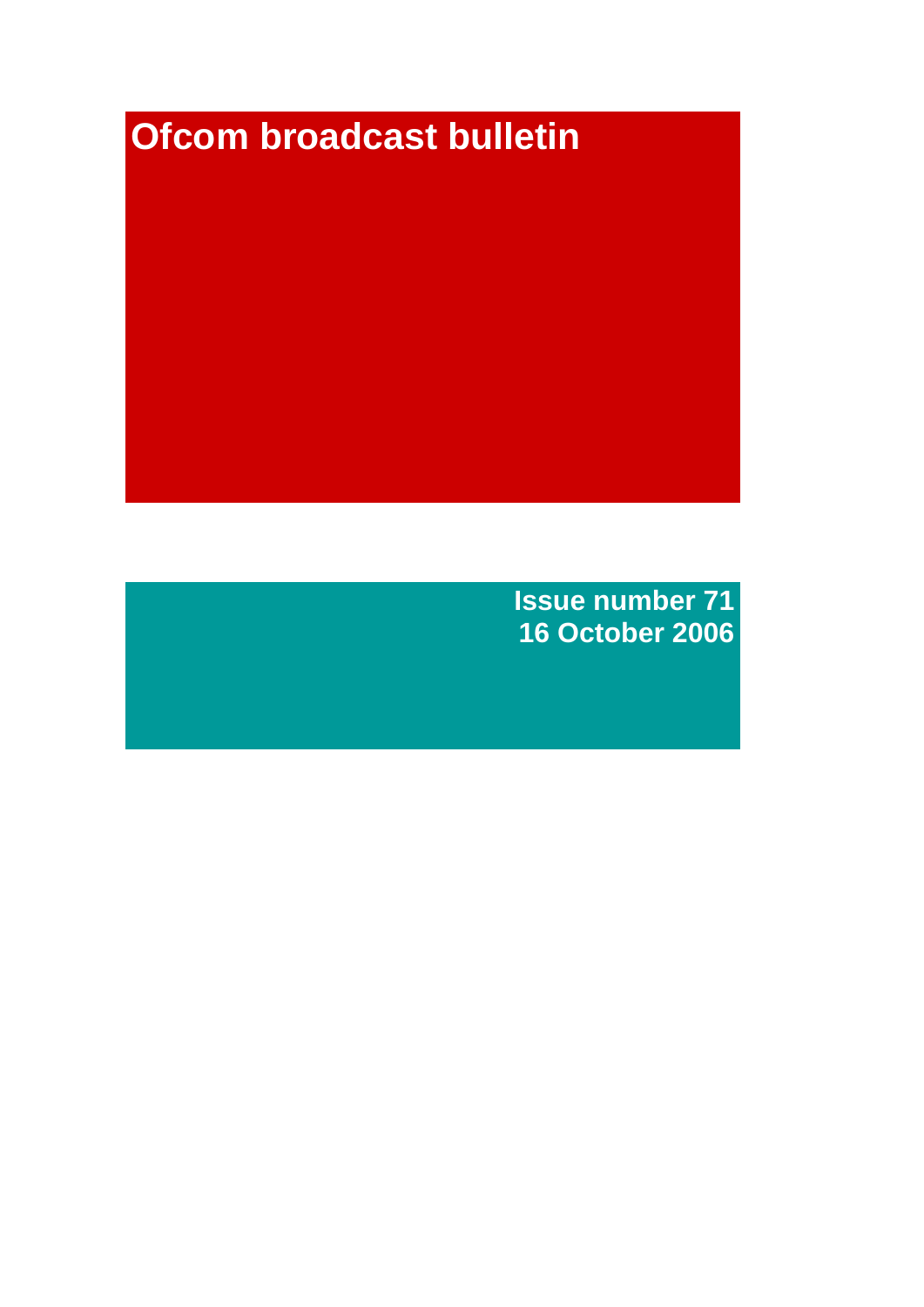# **Contents**

| Introduction                        |    |
|-------------------------------------|----|
| <b>Standards cases</b>              |    |
| In Breach                           |    |
| Resolved                            | 5  |
| <b>Fairness &amp; Privacy cases</b> |    |
| Not Upheld                          | 12 |

Other programmes not in breach/outside remit 26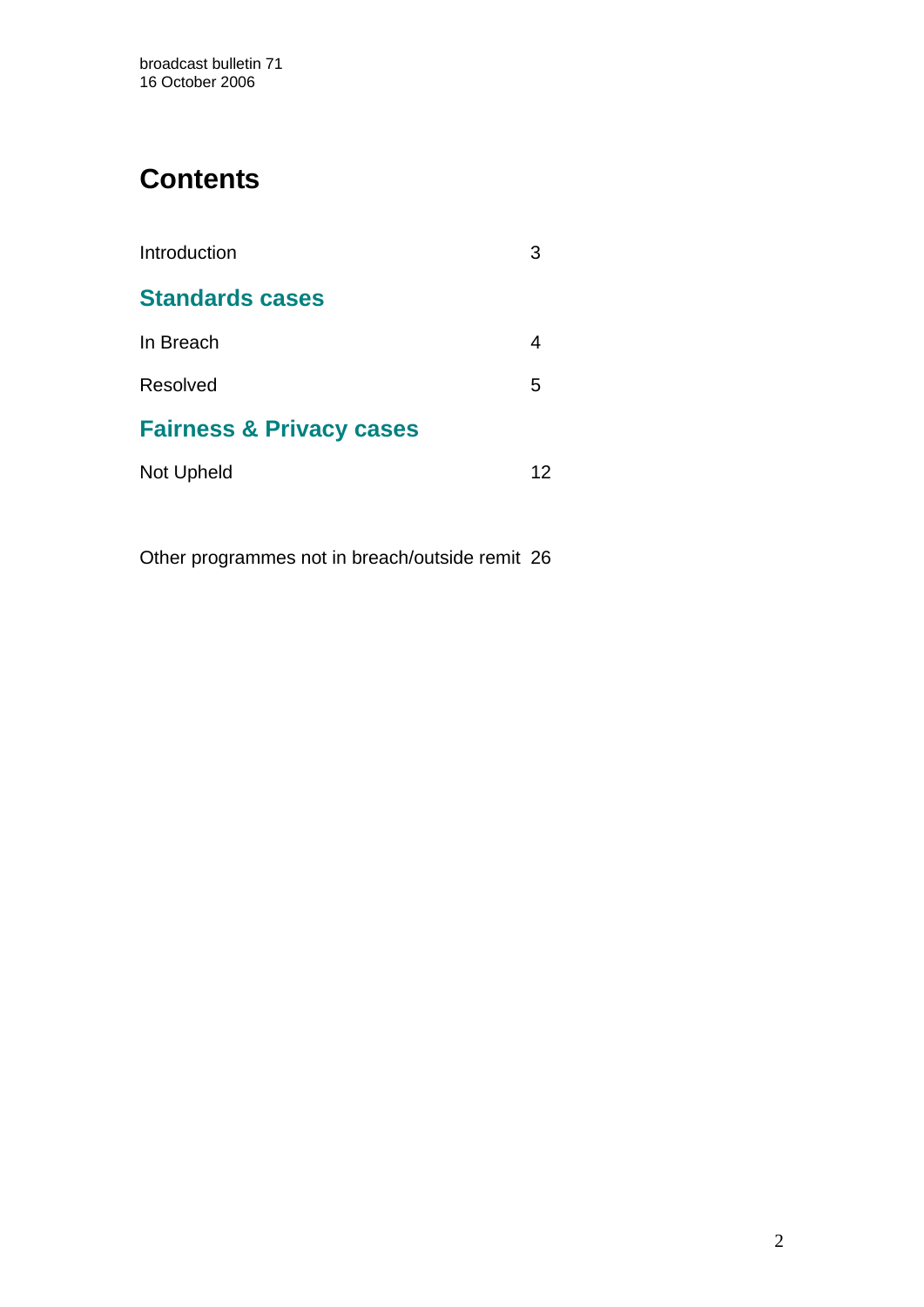# **Introduction**

Ofcom's Broadcasting Code took effect on 25 July 2005 (with the exception of Rule 10.17 which came into effect on 1 July 2005). This Code is used to assess the compliance of all programmes broadcast on or after 25 July 2005. The Broadcasting Code can be found at http://www.ofcom.org.uk/tv/ifi/codes/bcode/

The Rules on the Amount and Distribution of Advertising (RADA) apply to advertising issues within Ofcom's remit from 25 July 2005. The Rules can be found at http://www.ofcom.org.uk/tv/ifi/codes/advertising/#content

The Communications Act 2003 allowed for the codes of the legacy regulators to remain in force until such time as Ofcom developed its own Code. While Ofcom has now published its Broadcasting Code, the following legacy Codes apply to content broadcast before 25 July 2005.

- Advertising and Sponsorship Code (Radio Authority)
- News & Current Affairs Code and Programme Code (Radio Authority)
- Code on Standards (Broadcasting Standards Commission)
- Code on Fairness and Privacy (Broadcasting Standards Commission)
- Programme Code (Independent Television Commission)
- Programme Sponsorship Code (Independent Television Commission)
- Rules on the Amount and Distribution of Advertising

From time to time adjudications relating to advertising content may appear in the bulletin in relation to areas of advertising regulation which remain with Ofcom (including the application of statutory sanctions by Ofcom).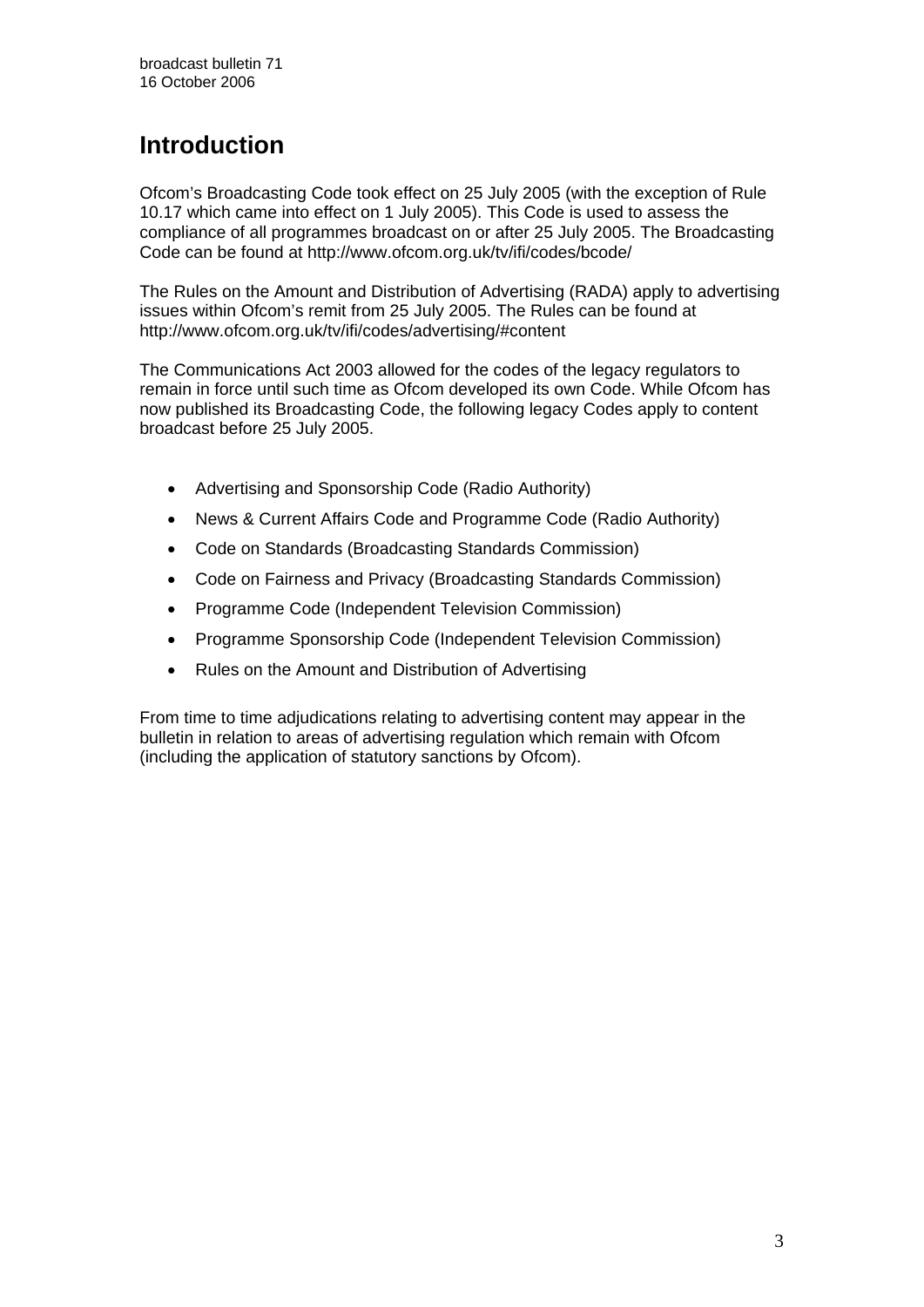broadcast bulletin 71 16 October 2006

# **Standards**

### **In Breach**

#### **Cash House**

*TWC, 22 February 2006, 18:00*

#### **Introduction**

In this competition viewers were asked to identify the "odd one out" of four similar photographs of a display of food, herbs and spices on a table. The photographs were numbered one to four.

A viewer claimed that nobody won the competition and believed that all the pictures were the same. A recording of the programme showed that the competition was won by a caller who identified photograph three and was awarded a prize of £100. However, when the difference between the photographs was highlighted on screen, it appeared that photograph four was actually the correct answer, rather than photograph three.

Rule 2.11 of Ofcom's Broadcasting Code requires that:

*"Competitions should be conducted fairly…"* 

#### **Response**

TWC told us that it had intended the competition to be run fairly and the wrong answer had been input into the relevant software due to human error. It added that, over more than three years, the production company had created "thousands of questions" and that this was a very rare mistake. The broadcaster assured us that the production company had a vigorous checking procedure and would review its inspection procedures to ensure no recurrence.

#### **Decision**

We welcomed the broadcaster's assurances. However, the broadcaster had confirmed that its answer to the quiz was incorrect. This would have resulted in callers being incorrectly rejected. The cash prize also decreased over time.

The competition was therefore not conducted fairly, and was in breach of Rule 2.11 of the Broadcasting Code.

#### **Breach of Rule 2.11**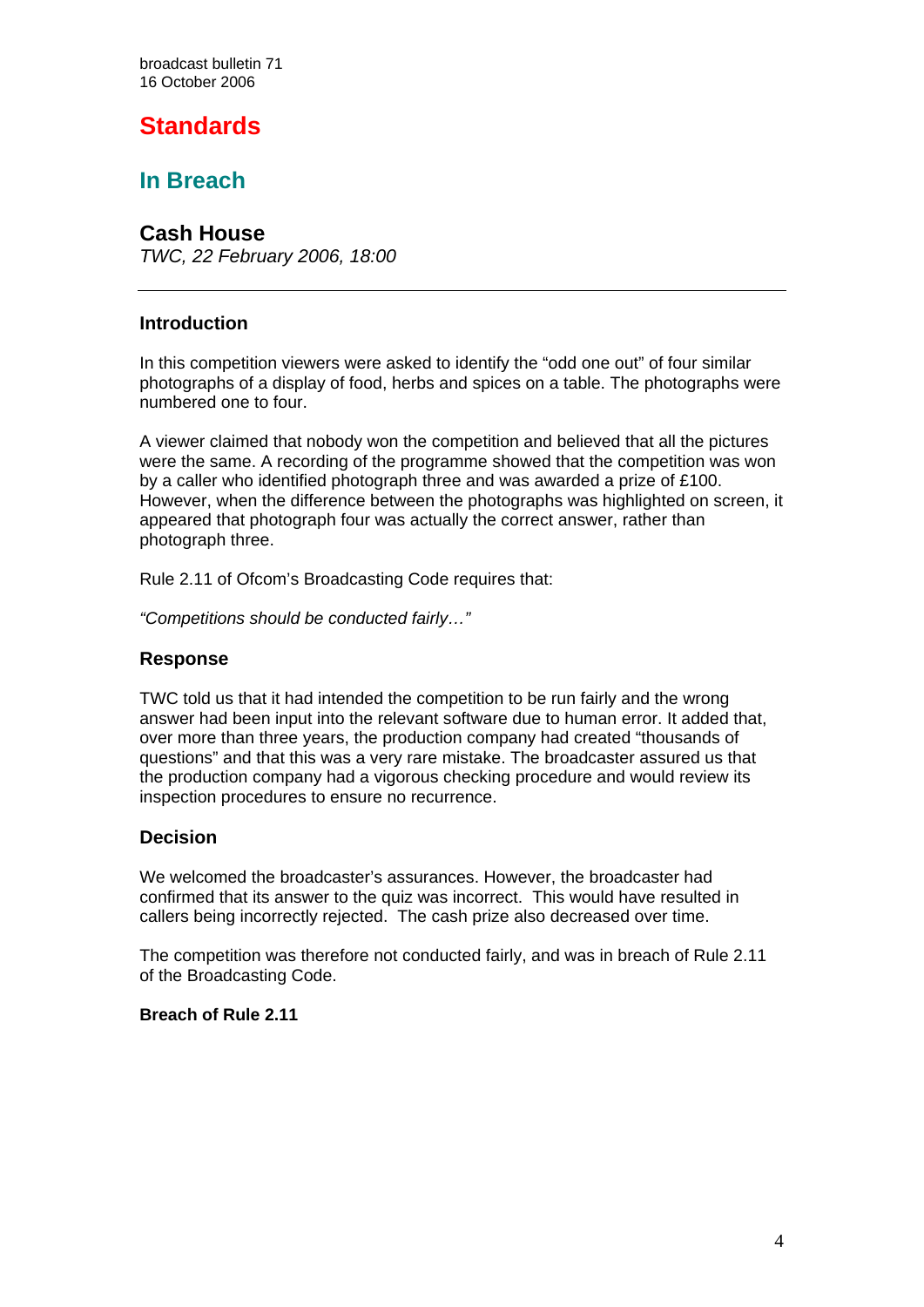# **Resolved**

# **Trisha Goddard**

*Five, 24 July 2006, 10:30*

#### **Introduction**

One viewer complained that a guest's statement during a confrontation with his former partner, "I can't be fucking bothered", was inappropriate for broadcast before the watershed and when many children would be present in the audience due to summer holidays.

#### **Response**

Five explained that in production there were a number of steps in place to check for swearing and offensive language which must be removed before broadcast. During this process, notes of offending material were made, edited, and rechecked by the Tape Editor and Post Production team. On delivery to Five, the programme was viewed again by the legal and compliance team and if any further edits were requested by Five, the production team went through their procedures again.

Five said on this occasion, while some swearing was picked up and removed from the programme, unfortunately this example was missed – the man using the word did so in a heated exchange where he and his partner were talking over one another and what he said was not particularly discernible.

Nevertheless, Five recognised this language was unacceptable and expressed its apologies, with an assurance that the episode in question has since been edited to ensure the word does not feature again in any repeat broadcast.

#### **Decision**

Such strong swearing was unsuitable in this context – broadcast mid-morning during the school holidays. However in view of the steps Five had taken and the subsequent editing of the programme to ensure this language will not feature in a future repeat broadcast, we consider the matter resolved.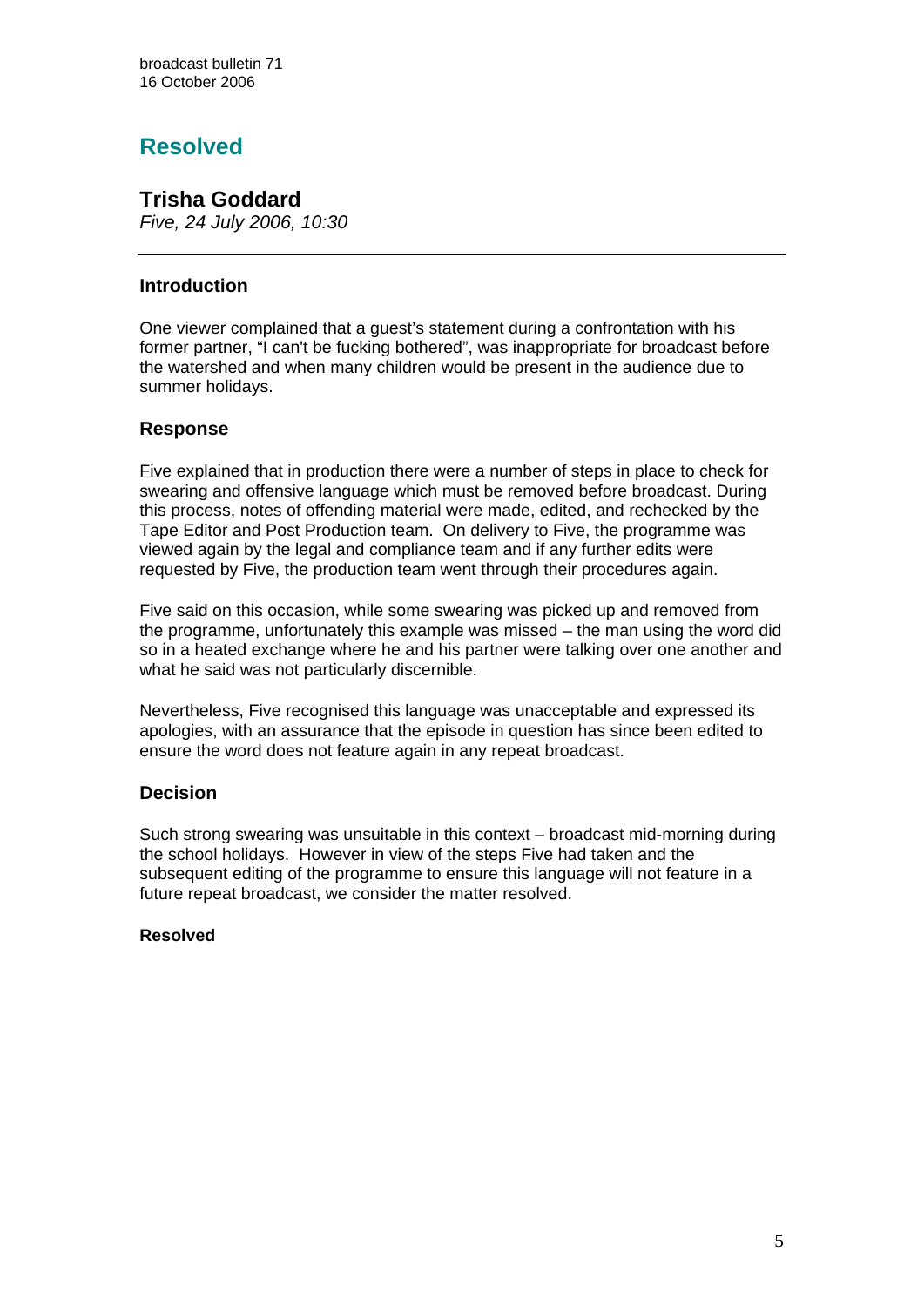# **Invicta FM**

*8 August 2006, 08:00*

#### **Introduction**

 $\overline{a}$ 

A listener called to enter a competition on this station. When asked her age by the presenter she replied that she was a pensioner - he then asked her whether she smelt.

Another listener found this objectionable.

#### **Response**

GCap, which owns Invicta FM, explained that the presenter in question was a replacement presenter who was covering the normally scheduled 'Morning Zoo' breakfast show. The presenter had been reminded of his obligations with regard to the Ofcom Broadcasting Code and specifically relating to the area of harm and offence. The presenter had offered his sincere apologies for any offence his remarks caused. The station wished to stress that it takes its responsibilities very carefully with regard to the content of its programming.

#### **Decision**

Rule 2.3 of Ofcom's Broadcasting Code states:

*"In applying generally accepted standards broadcasters must ensure that material which may cause offence is justified by the context (see meaning of "context" below). Such material may include, but is not limited to…humiliation…violation of human dignity, discriminatory treatment or language (for example on the grounds of age, disability…).* 

This remark was made on a mainstream station at a time when children would have been listening. Listeners were unlikely to expect such a comment directly to a listener during the breakfast show. As implicit within the station response, the remark was not justified by the context and was based on a derogatory stereotype of elder people. However in view of the reflective nature of the station's response, we consider the matter resolved.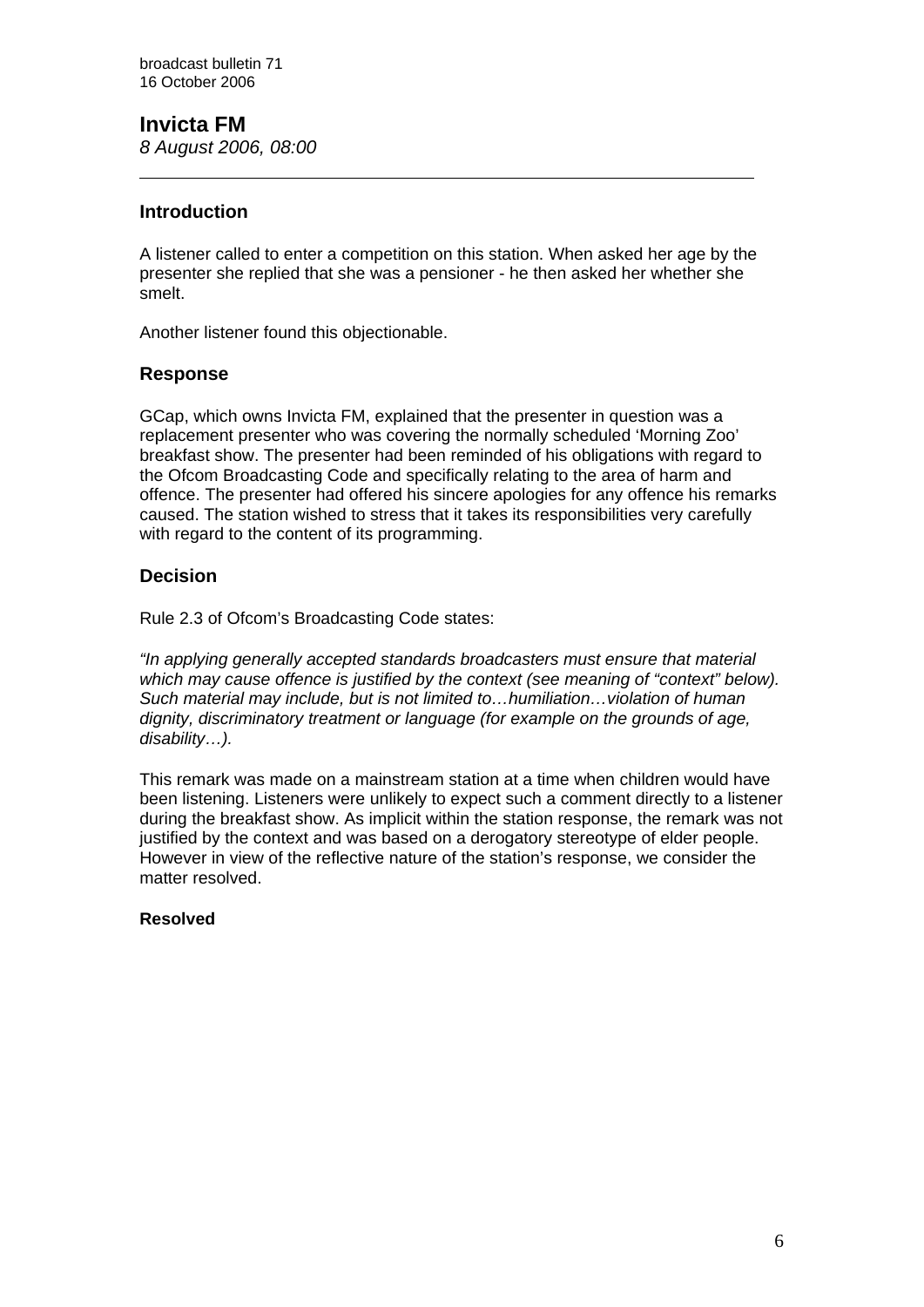### **World Cup Match of the Day Live**

*BBC 1, 25 June 2006, 15.30* 

#### **Introduction**

Prior to the match, while the players were waiting in the tunnel, the word "fucking" was used by people off-screen.

One viewer complained, saying that he found it unacceptable that this sort of language was broadcast when young viewers might be watching.

#### **Response**

The BBC said it regretted the offence caused. However it said there were limits to what it could do when it was taking a live feed from a host broadcaster. As the sound was live, even the host broadcaster was unable to take pre-emptive action to prevent bad language, when it occurred, getting to air.

The sound supervisor was asked to be particularly vigilant after this event, and the commentator, recognising the potential for offence, referred to the "strong language in the tunnel" later in the commentary.

The BBC acknowledged that such language can only rarely be justified in any broadcast output at that time of day, when children may well be in the audience. As a result of this complaint, BBC Sport had been alerted to the risk of something like this happening again, and the need to react – for example by fading the sound.

#### **Decision**

Ofcom's Broadcasting Code requires that:

*1.14 The most offensive language must not be broadcast before the watershed or when children are particularly likely to be listening.* 

We accept that the BBC had little control over the feed it received. However, given that the word "fucking" was used, more than once, a clear apology from the commentator may have mitigated offence to the audience, which would have included children. However we welcome the BBC's subsequent action and consider the matter resolved.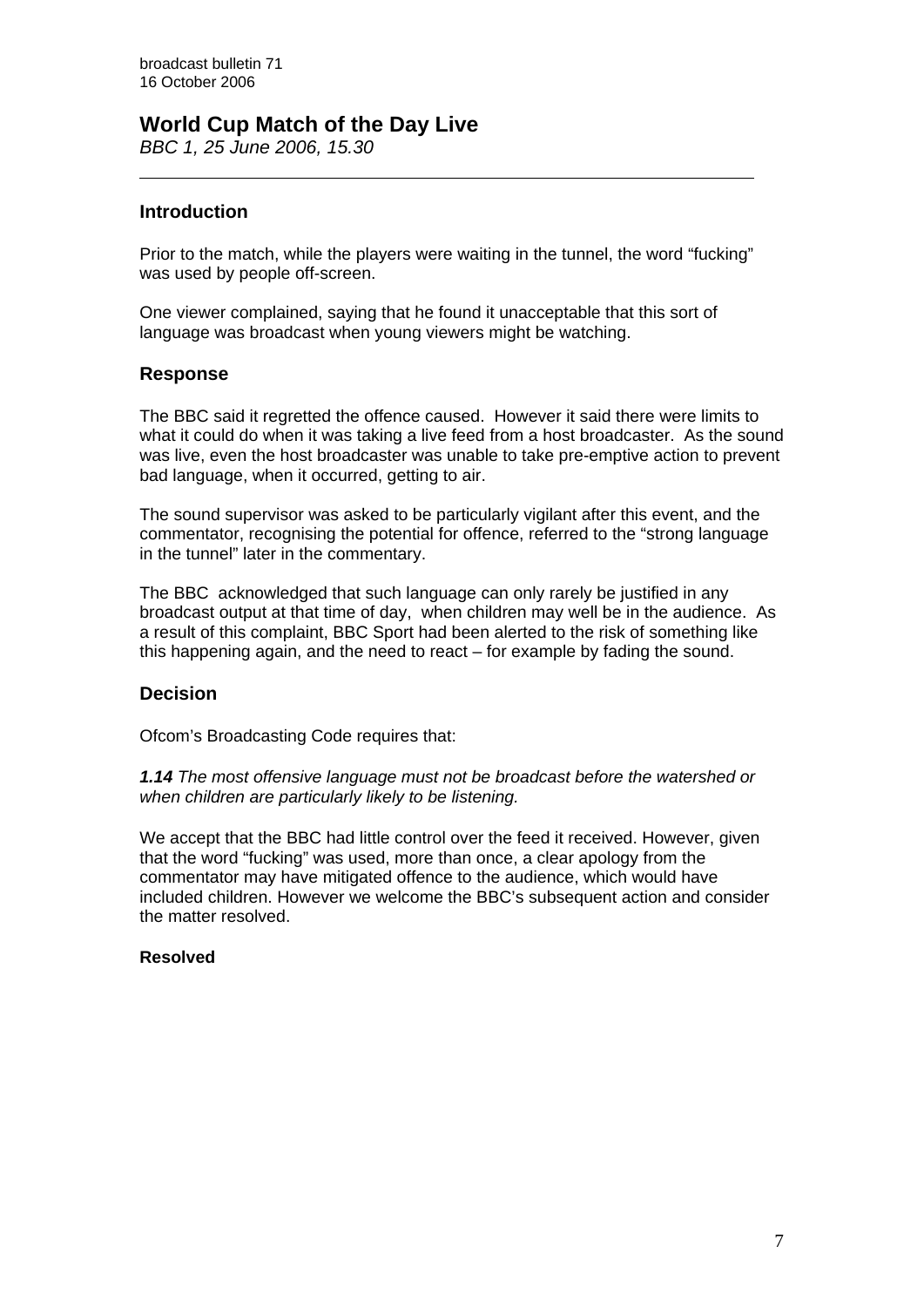#### **Bratz**

*CITV, 15 March 2006, 16:30 ITV, 28 April 2006, 16:00* 

#### **Introduction**

Two viewers complained about the use of the word "spaz" in these episodes of the children's series *Bratz*.

Both complainants felt that the word is a 'deeply offensive' and 'derogatory' term referring to a disability. They were particularly concerned that it was used as an insult in a programme made specifically for a child audience.

#### **Response**

ITV said that it had reviewed the tapes prior to transmission. In the programme of 15 March 2006, it had considered the term to be borderline but within the bounds of acceptability because it was used as a derogatory term by one of the 'bad' characters in the series. In addition, it was not a reference to an actual disability. Later in the same scene the insulted character demanded an apology and was given one a few seconds later. The broadcaster therefore initially felt that, on balance, the use of the term was acceptable because it was not used by a 'role model' and was seen to merit an apology and was therefore clearly 'wrong'.

However, after being made aware of viewer concern about the term, ITV had since undertaken a review of all episodes of *Bratz* and removed any terminology which might be considered unacceptable.

ITV had also taken steps to remind colleagues handling similar material to take particular care with language in this area, especially in relation to US acquired material that on occasion contained terms that had more scope for offence in this country than the US.

#### **Decision**

Ofcom's research (Language and Sexual Imagery in Broadcasting: A Contextual Investigation - 2005) indicated that respondents considered the word 'spastic' to be very offensive to most people, although a few thought that it was permissible to use the word 'spas' or 'spaz'.

Rule 1.16 of the Broadcasting Code states that*:* 

 *"Offensive language must not be broadcast before the watershed, or when children are particularly likely to be listening, unless it is justified by the context. In any event, frequent use of such language must be avoided before the watershed'.*

The word 'spaz' does not necessarily cause the same level of offence in America and therefore its use in acquired programmes such as this series presents UK broadcasters with editing and scheduling judgements.

In this instance ITV had considered the first of the two instances borderline but justified by the fact that the character who used the term was known to be a 'bad' character, had been made to apologise and the word was not used as a reference to a specific disability.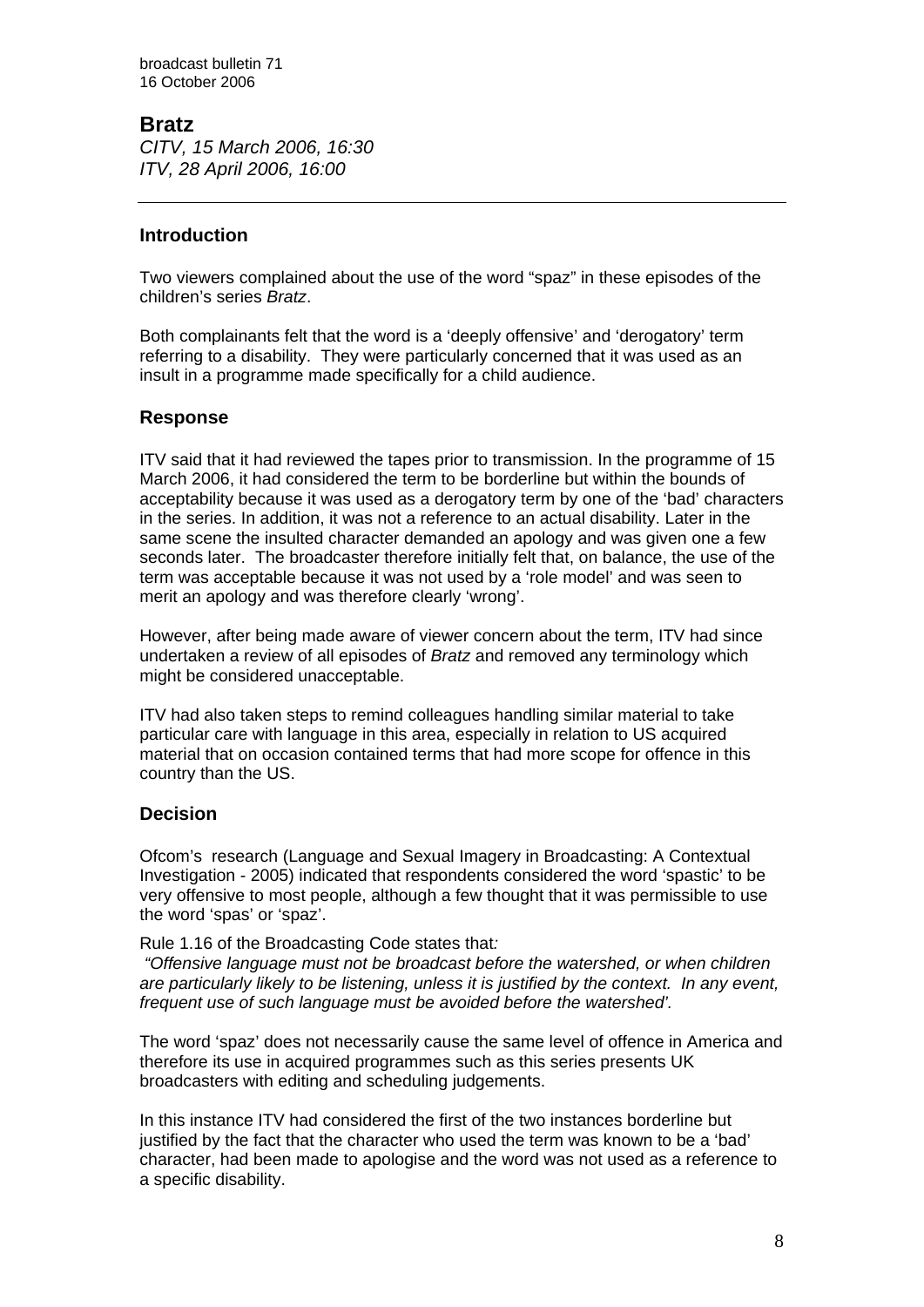Judgements about the inclusion of such words are particularly complex when used within a programme for younger children who will not necessarily have the maturity to understand the associated context. The fact that the word "spaz" was not used in reference to a specific disability may not negate its potential for causing offence.

We note the action taken by ITV to try to avoid similar future occurrences, and consider the matter resolved.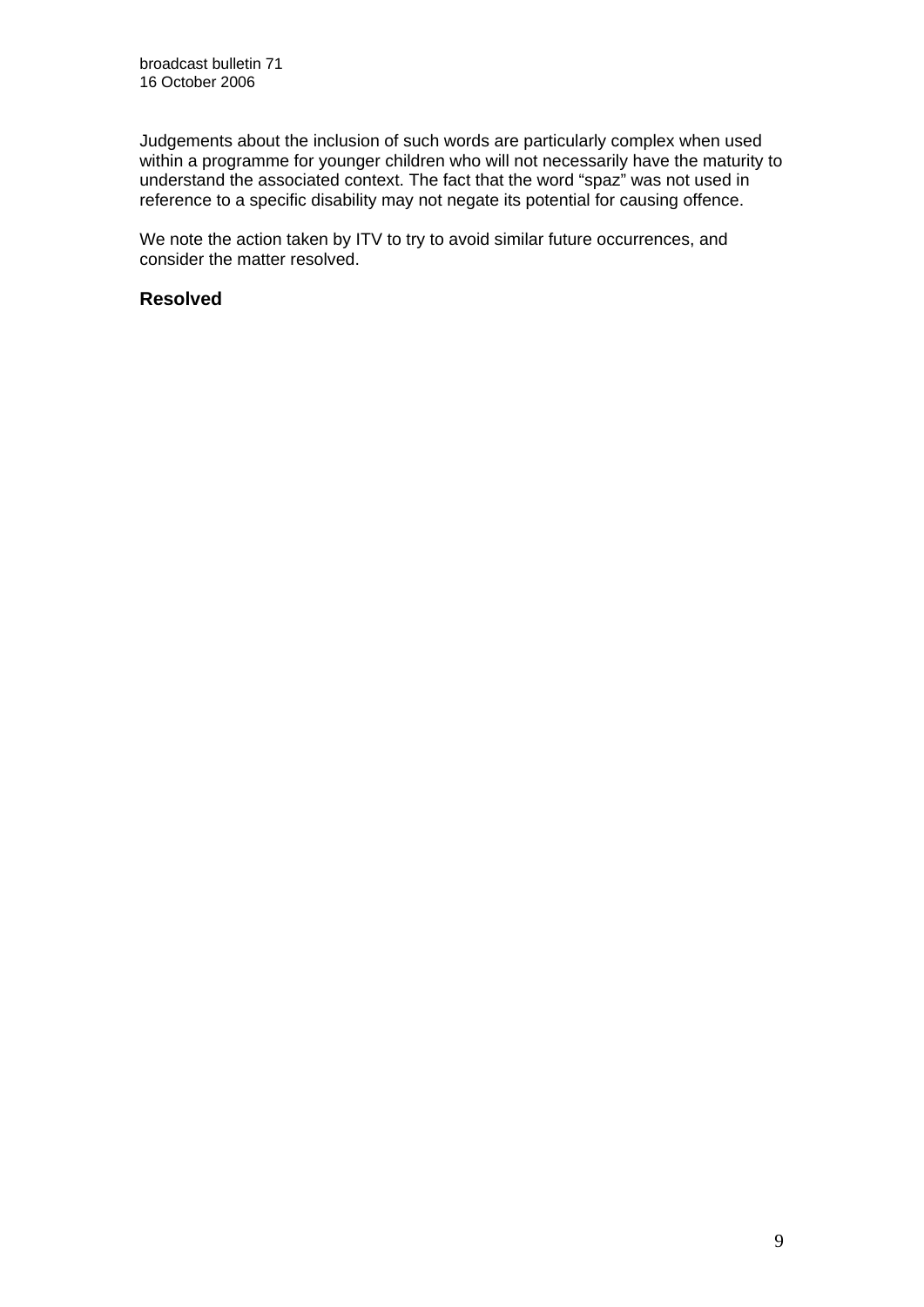### **Sponsorship: Conroy, with First Bus**

*Vibe fm 101 (South Wales and South West England), 31 July 2006, 19:00* 

#### **Introduction**

 $\overline{a}$ 

A sponsor credit claimed that listeners could "travel anywhere on a First Bus for £2 with a FirstDay ticket." A listener believed this was misleading, claiming that the fare and ticket cited was only valid for children.

#### **Response**

Vibe fm 101 (now Kiss 101) said that 'demo' material had been loaded for broadcast by mistake. The broadcaster added that the error had been discovered and the material withdrawn after being aired three times in one show. It confirmed that procedures had then been put in place to check that any 'demo' versions of sponsor credits were clearly separated from audio that may eventually be approved for broadcast.

#### **Decision**

From information on the sponsor's website, it seems that First Bus' £2 FirstDay tickets appear to be limited not only to children but also to weekends and public holidays. Rule 9.4 of the Broadcasting Code requires:

*"Sponsorship on radio and television must comply with both the advertising content and scheduling rules that apply to that medium."* 

In this case the Rule means that the content of sponsor credits broadcast on commercial radio must comply with the *BCAP Radio Advertising Standards Code* which requires that:

*"Advertisements must not ... mislead about the product or service advertised...".* Section 2 (General Rules) Rule 3 (Misleadingness)

We welcome the broadcaster's recognition of the error and assurance about future output. As the sponsor credit was aired briefly and by mistake, we believe this resolves the matter in this instance.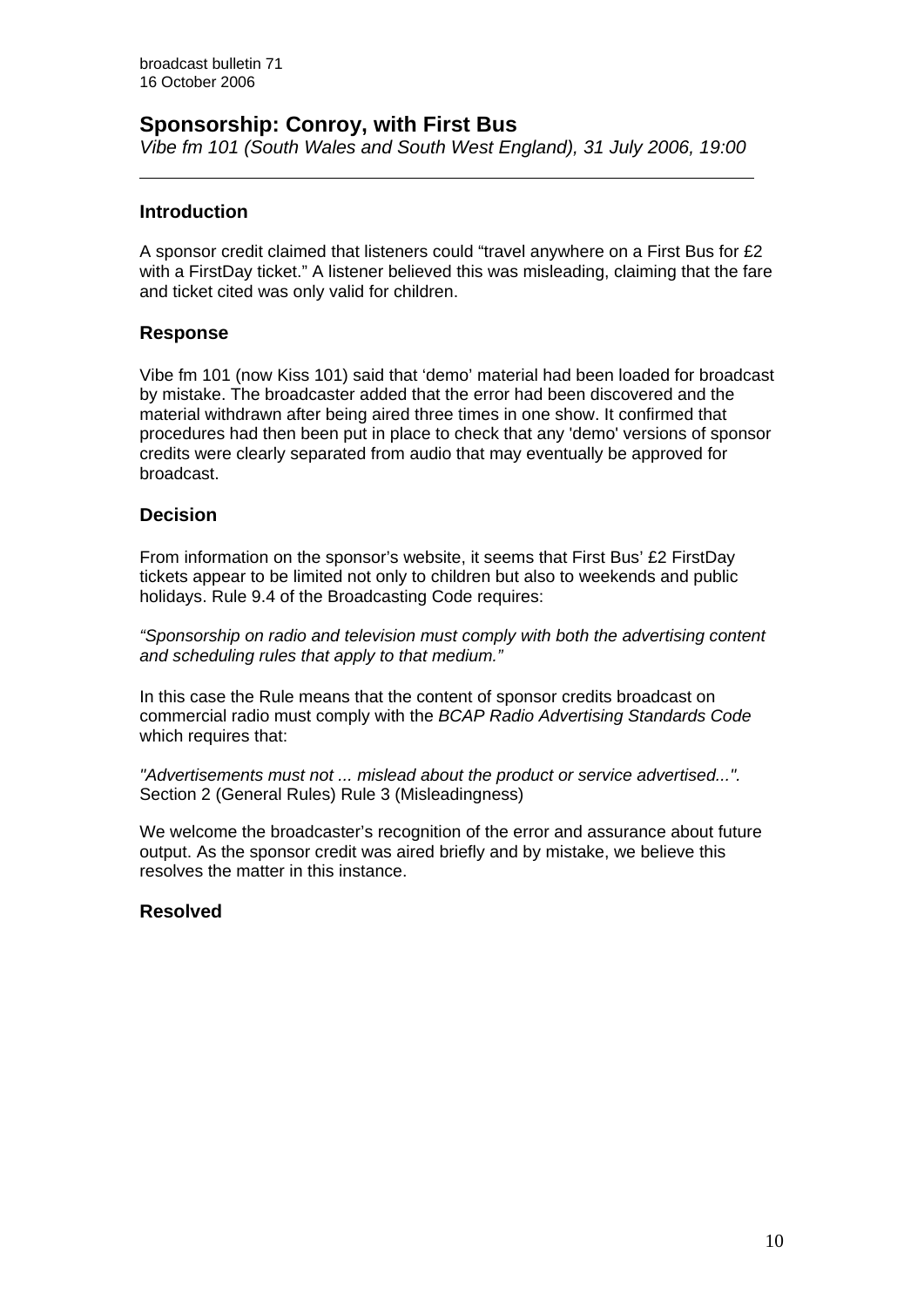#### **World Cup Competition**  *Fox FM, 5 June 2006, 08:00*

#### **Introduction**

During this competition a prize was described as "500 pounds worth of stuff" and listeners were offered a choice of a television package or £500 to spend in the pub or on pampering sessions.

A winner's husband claimed that listeners were led to believe the package alone was worth £500. He told us that the prize she chose – the television package – had subsequently been valued at £329 and that the broadcaster had told him that the total prize value included administrative and shipping costs.

#### **Response**

GCap Media, who own Fox FM, accepted that listeners could have interpreted the amount referred to in the prize description as its retail value. However the broadcaster believed that listeners could also have interpreted it as the total cost to the broadcaster in providing the package. It added that wildly fluctuating prices could be found on the internet, "with differing levels of service and delivery, the latter often charged for."

GCap had therefore included an events company's handling charge in the prize value, some of which had covered delivery to the prize winner's home. It did not believe that there had been an inaccurate description of the prize.

However, GCap said it was keen to avoid any possible ambiguity and that it had therefore put in place procedures, "to ensure clarity of description particularly where values are ascribed to prizes." It clarified that, if a monetary value was broadcast, it would "endeavour to state from where this value derives". In the case of retail goods, it would state the likely retail value.

#### **Decision**

The purpose of describing a prize on-air is primarily to provide listeners with sufficient information to decide whether to enter the associated competition. We acknowledge that the price charged for consumer electrical goods can vary greatly. However, we do not believe that listeners would generally expect additional handling charges (such as delivery charges) to be included in a broadcast prize value.

In this case, we believe the generic reference to all the prizes available ("500 pounds worth of stuff") clearly indicated prizes of a similar value to the winner. This interpretation was supported by the detailed descriptions of the alternative prizes to the television package, as they allowed the winner to spend £500 in specific ways.

However, GCap did not appear to describe the television package with any intent to mislead listeners. We welcomed its assurance concerning future transparency concerning prize descriptions, and we believe this resolves the matter on this occasion.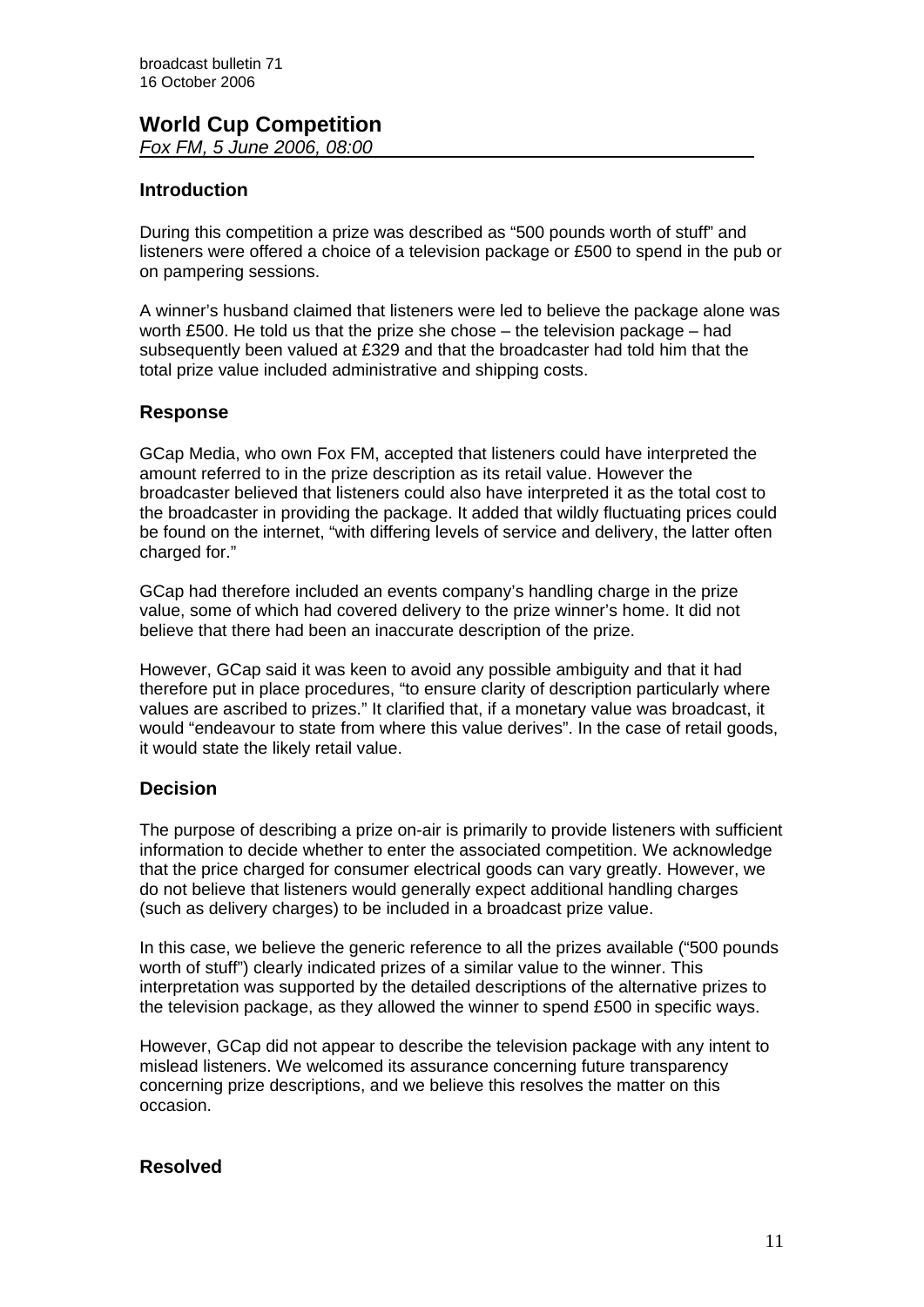# **Fairness and Privacy Cases**

# **Not Upheld**

### **Mrs Clare Bradford on her own behalf and on behalf of Henbury Secondary School**

*The West Tonight News, ITV West, 19 January 2006* 

**Summary:** Ofcom has not upheld Mrs Clare Bradford's complaint, made on her own behalf and on behalf of Henbury Secondary School, of unfair treatment in this programme. Nor has Ofcom upheld Mrs Bradford's complaint made on behalf of the School that its privacy was unwarrantably infringed in the making and broadcast of the programme.

This news item reported on Bristol's poor performance in the latest school and college achievement and attainment tables (formerly and colloquially known as school performance tables) in terms of GCSE results. The programme named Henbury Secondary School ("the School") as one of the five worst performing schools in Bristol and included footage of the School's grounds and students. The item also included interviews with the Head Teacher, Mrs Clare Bradford, and two unnamed students of the School.

Mrs Clare Bradford made a complaint, on her own behalf and on behalf of Henbury School, of unfair treatment and unwarranted infringement of privacy.

In relation to fairness Ofcom found as follows:

- It was Ofcom's view that Mrs Bradford appeared to have a reasonable understanding of the programme. In particular, she seemed aware, or should have been aware given the information provided, that that the programme would raise the topic of the School's recent poor performance in the GCSE school performance tables. Ofcom found the programme had been fair in its reporting of the tables and did not portray the School in an unfairly negative way.
- Mrs Bradford's interview and the interviews of two students were edited fairly. The edited interviews accurately reflected the views of the participants and were directly relevant to the main focus of the programme.

In relation to privacy Ofcom found as follows:

• *In the making of the programme* 

Ofcom considered that the filming did not intrude upon the private actions of the School and the footage captured by the programme makers was not inherently private to the School itself. Ofcom concluded that the school's privacy was not infringed in the making of the programme.

• *In the programme as broadcast* 

In Ofcom's opinion it was unlikely that viewers would have been able to identify either the students or the activity of smoking and concluded that the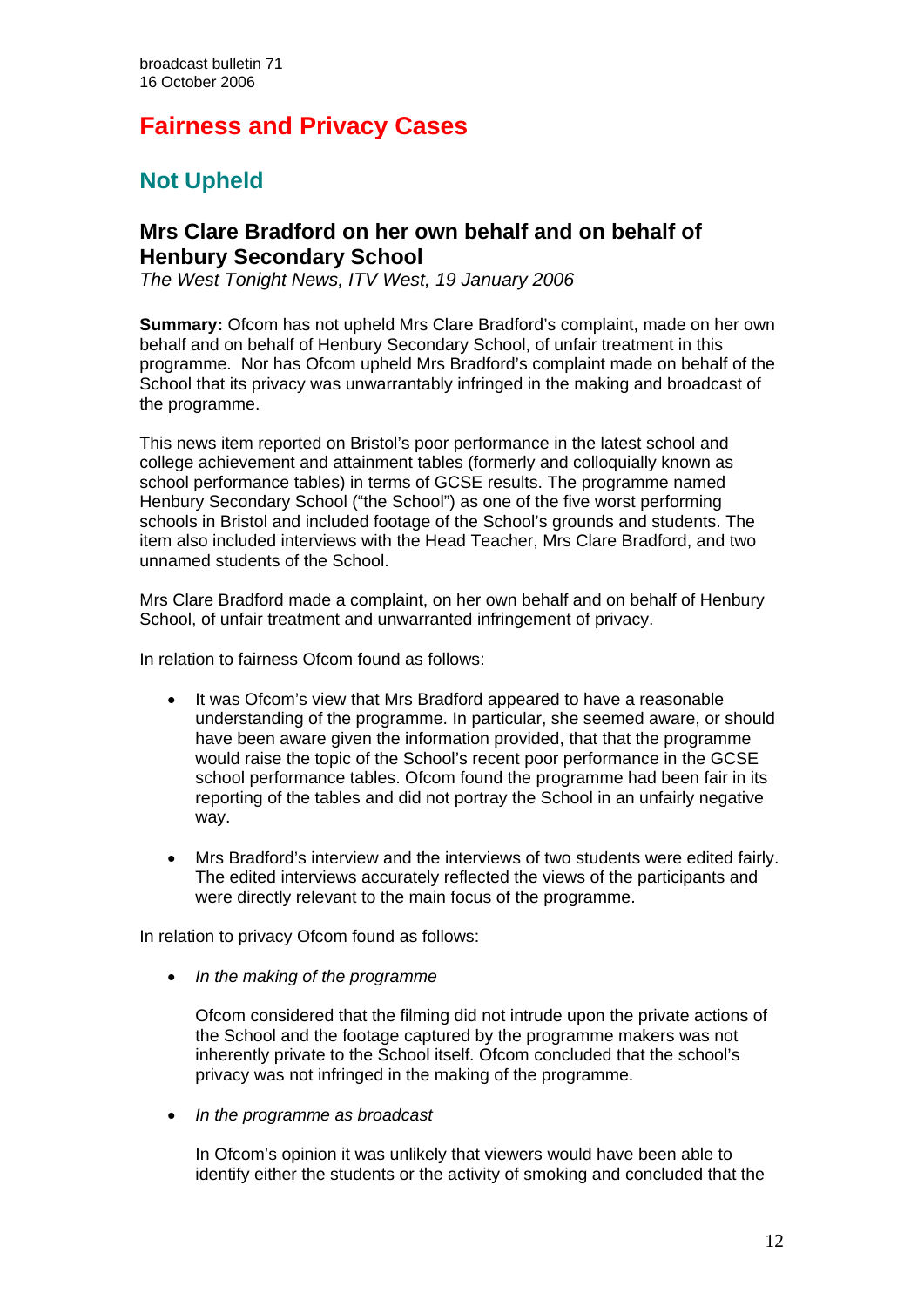students in the programme as broadcast were unidentifiable. Ofcom found that the programme did not disclose any information about the School that was inherently private. Ofcom concluded that the school's privacy was not infringed in the programme as broadcast.

#### **Introduction**

This news item reported on Bristol's position in the latest school and college achievement and attainment tables (formerly and colloquially known as school performance tables) in terms of GCSE results. It said that Bristol had been named as the worst performing educational authority in England. The report focussed on why Bristol continued to perform at the bottom of the table for GCSE results.

The report named Henbury Secondary School ("the School") as one of the five worst performing schools in Bristol and included footage of the School's grounds and students. The item also included interviews with the Head Teacher, Mrs Clare Bradford, and two unnamed students of the School. The students who were interviewed gave their reasons as to why they believed the School had performed so poorly. Mrs Bradford's interview highlighted the fact that in the last two years the School had seen a great improvement in the number of students leaving with qualifications.

As part of the report a live interview with Bristol City Councillor, Cllr Jos Clark, was conducted in the studio.

Mrs Clare Bradford made a complaint on her own behalf and on behalf of Henbury Secondary School of unfair treatment and unwarranted infringement of privacy.

#### **The Complaint**

#### **Mrs Bradford's case**

In summary, Mrs Bradford complained on her own behalf and on the behalf of the School that they were treated unfairly in the programme as broadcast in that:

- a) The programme makers had assured Mrs Bradford, prior to filming, that they were "not looking to do a negative piece". Mrs Bradford complained the item was completely negative and this was unfair given the programme makers' assurances.
- b) The programme makers had unfairly edited the interviews in that:
	- i) the students' interviews were edited in such a way as to only convey a negative impression of the School. Mrs Bradford said that, in reality, most of what the students said was positive; and
	- ii) most of Mrs Bradford's interview had been cut from the item.

In summary Mrs Bradford complained the privacy of the School was unwarrantably infringed in the making and broadcast of the programme in that:

c) The programme makers filmed and broadcast footage of students behind a hut on the School grounds (showing at least one student smoking) without consent. Mrs Bradford said she only gave permission for the interviews to be filmed, and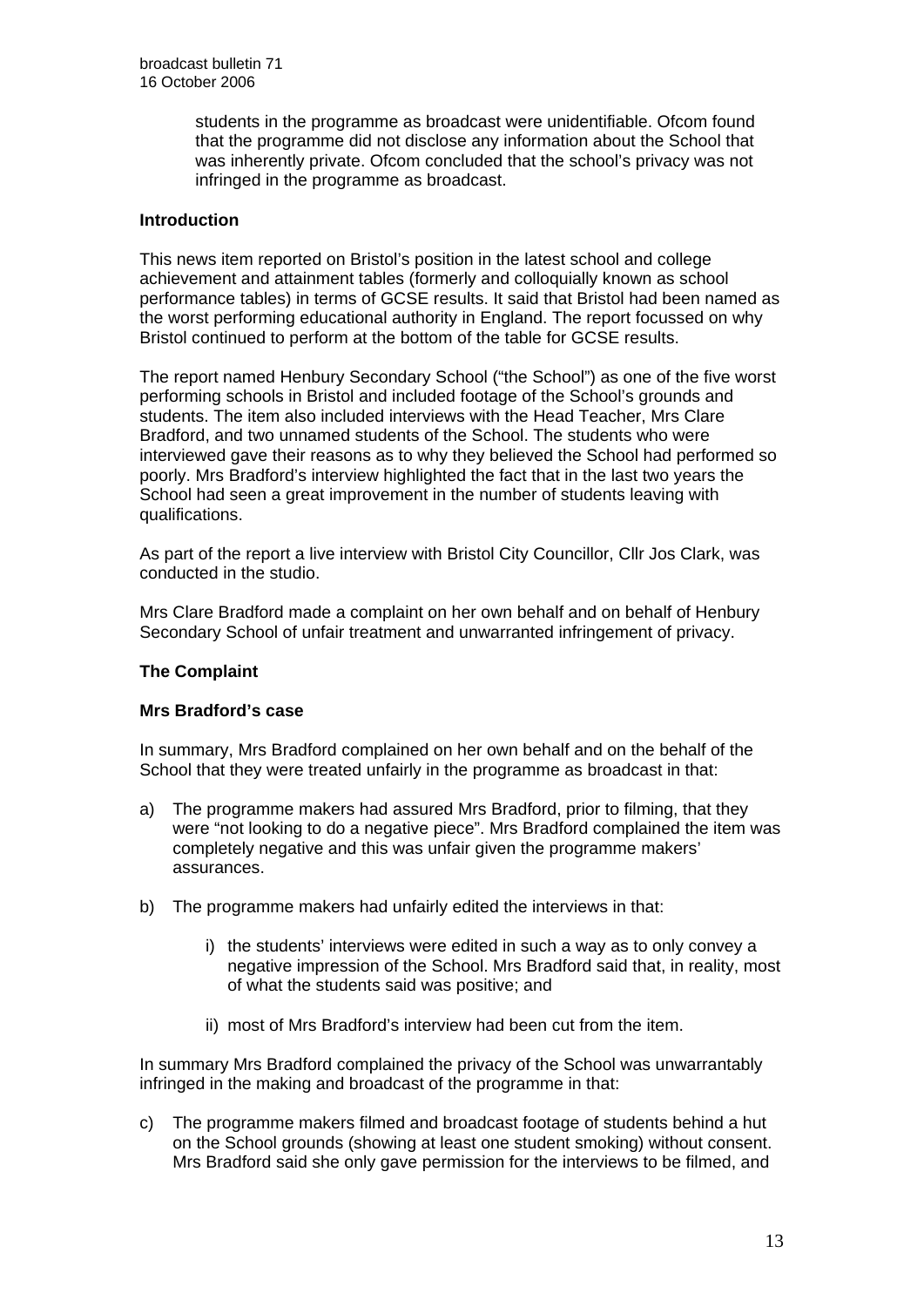gave explicit directions that the filming of the interviews would have to take place indoors as the interview would be filmed during the School's lunch break.

#### **ITV's response to the complaint**

a) ITV said that, on the day of the interview, Mrs Bradford was asked to take part in a news item about Bristol schools' poor GSCE results and the fact that her school had been named one of the five worst performing schools in Bristol. The programme maker did not recall or believe that he told Mrs Bradford that "ITV was not looking to do a negative piece". But he did recall that he reassured her with words along the lines that "ITV would not be trying to catch you out or trick you. We just want to give you a right of response".

ITV believed the news item presented the facts in a fair manner and gave the School a right of response with respect to the relevant issues. The item included positive points from Mrs Bradford and an interview with Councillor Jos Clarke, the Executive Member for Children's Services in Bristol. Further, Mrs Bradford was given sufficient information about the purpose of the piece and was well aware of the content of the item.

- b) ITV denied that the interviews had been edited unfairly.
	- i) In relation to the students' interviews, ITV said the purpose was to understand from the students themselves why the School was doing so poorly in the performance tables. The two students had been selected by Mrs Bradford, who told the students to be as open and honest as they wanted to be, and placed no conditions on the filming. While the students raised both positive and negative issues during their interviews, the programme makers believed the crux of the issue was their opinion that some students did not want to learn, which was why they believed the students' grades at the school were so poor. This point was included in the programme as broadcast.
	- ii) ITV said it was not possible to include the entirety of Mrs Bradford's three minute interview, but that the portion which had been used was very positive about the School. It put forward the main thrust of her argument that the School was improving. ITV were confident they had presented a fair and balanced report and had given Mrs Bradford a right of response as promised.
- c) ITV believed that footage of the group of students behind the shed was not capable of infringing the privacy of an individual student, let alone the privacy of the School in general. ITV said that neither the activity of smoking nor the student smoking behind the shed was identifiable in the programme as broadcast. ITV argued that if under close scrutiny the activity of smoking had been possible to identify, this would not infringe the student's privacy as the act of smoking is not particularly private; the student was aware that she was being filmed at the time; and the student's actions were in the public domain as she would have been visible from the public highway.

With regard to the School's privacy, ITV contended that Mrs Bradford and the School did not have the standing to make a privacy complaint, given that there was nothing private in the programme as broadcast so far as Mrs Bradford or the School were concerned.

In relation to Mrs Bradford's request to film indoors ITV said that when Mrs Bradford was phoned to arrange the interview, Mrs Bradford mentioned the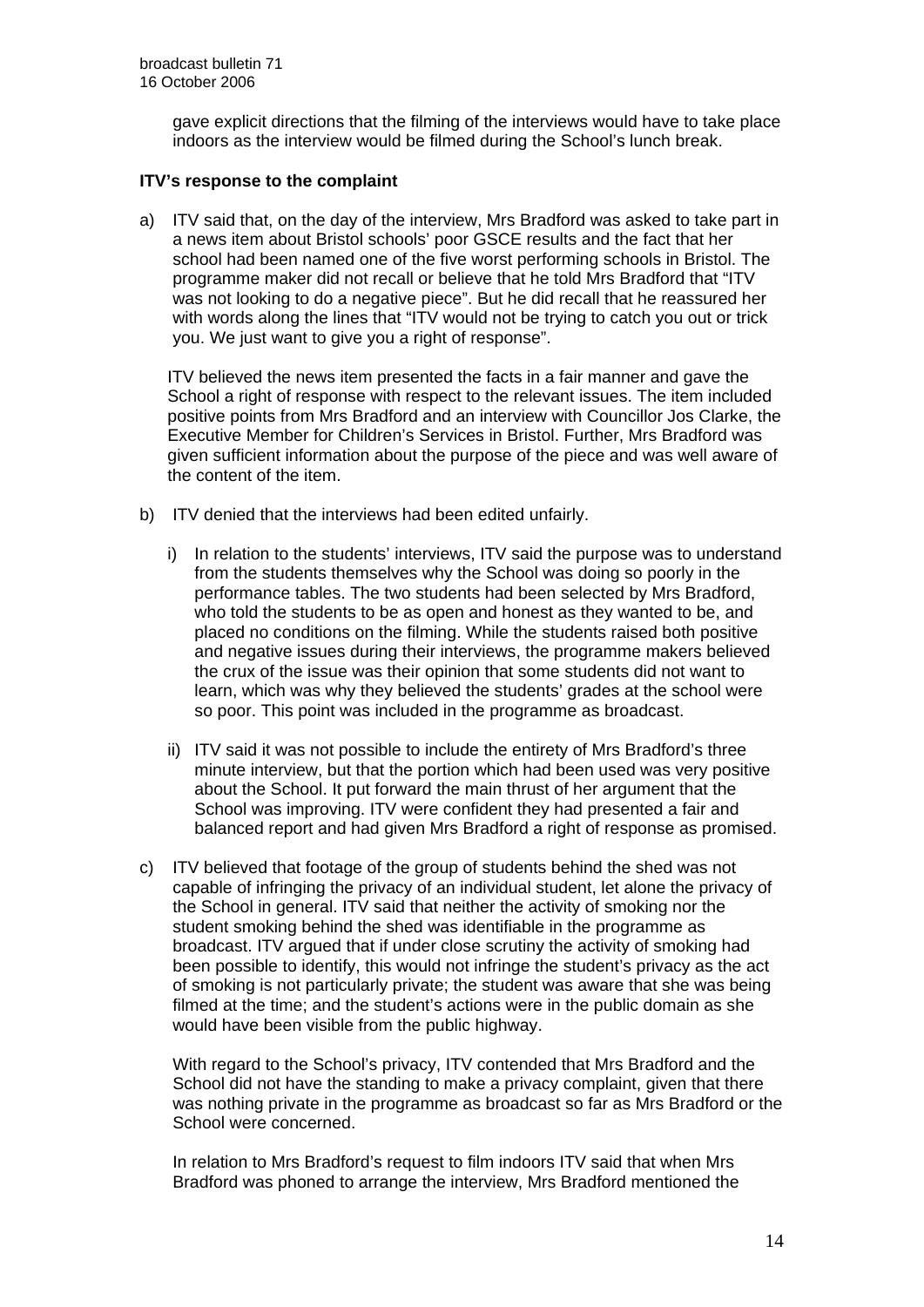interviews would have to take place indoors as the students would become excited if they saw a camera. This suggestion was made to prevent disruption of the interview by other students, rather than a concern that filming would take place outside.

The general shots of the School's sign; the exterior of the building and of some non-identifiable children had been filmed in the open, with the knowledge of the school staff. ITV said that while filming was taking place Mrs Bradford's personal assistant approached the programme makers to inform them that Mrs Bradford was ready to see them.

#### **Mrs Bradford's response**

- a) Mrs Bradford said that she was absolutely clear the programme maker had told her that ITV were "not looking to do a negative piece", and that it had been this explicit assurance that had allayed her apprehension about taking part in the item. Mrs Bradford believed that while she and the Councillor had been given an opportunity to make positive comments, the tone of the whole item had certainly been negative.
- b) In relation to the editing of the interviews Mrs Bradford responded as follows:
	- i) Mrs Bradford said the students' interviews had not been fairly edited as all of their positive comments had been removed. Further, the programme makers had prompted the students to speak about problems the School had with student learning. Mrs Bradford agreed that she had encouraged the students to be open and honest, but she had expected that the balance of their comments would be reflected. Mrs Bradford said the students felt very let down and embarrassed that their comments had been taken out of context.
	- ii) As noted above, Mrs Bradford said that while there had been opportunities for her to make positive comments about the School, the whole tone of the item had been negative.
- c) Mrs Bradford said ITV's suggestion that it would only be possible to identify a student smoking under close scrutiny, was belied by the fact that many students, parents and members of staff complained the day after broadcast, after seeing the footage once.

Mrs Bradford said that there are a number of child protection issues concerning pictures taken in schools, which mean that any filming must be explicitly sanctioned and supervised. Mrs Bradford maintained that the programme makers had been explicitly told that filming was to be done inside the school and supervised at all times and these directions were not given just to prevent the interviews from being disrupted by students.

Mrs Bradford said all filming taken on the outside grounds of the School was without her knowledge or permission. Mrs Bradford said her personal assistant confirmed to her that she was completely unaware that the filming was taking place at all. Mrs Bradford said the unedited recordings confirm that the outdoor filming took place well away from the reception and the entrance to the School. Further, the unedited recordings show that filming was not taking place when her personal assistant approached the film crew.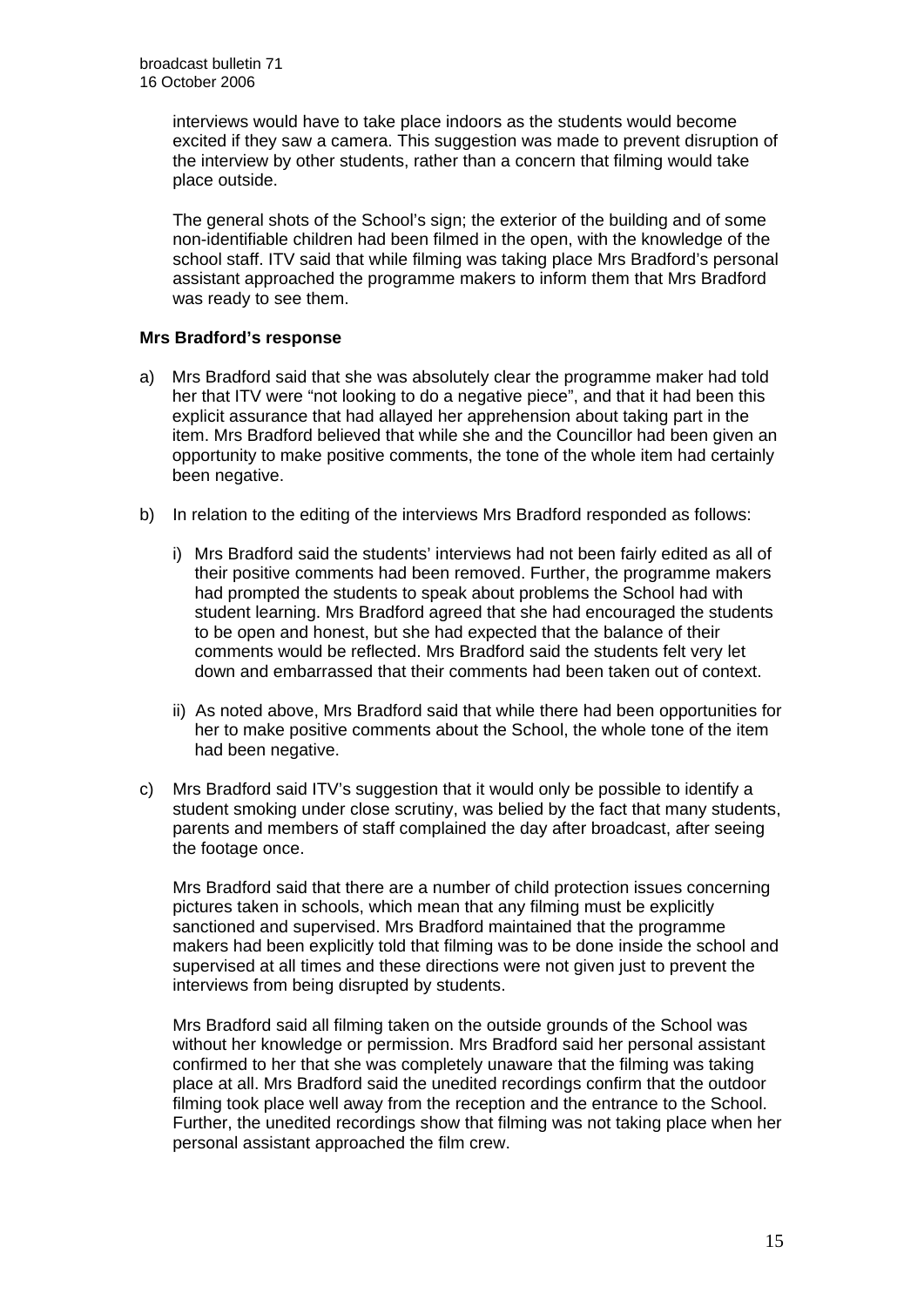#### **ITV's second statement of response**

- a) ITV reiterated that the researcher was sure he had not told Mrs Bradford that he "was not looking to do a negative piece" and was completely open and honest about the nature of the piece.
- b) In relation to the editing of the interviews:
	- i) ITV denied that the students were persistently prompted to talk about the School's problems with student learning. ITV said that in retrospect Mrs Bradford was unhappy with the responses the students gave and the responses which ITV had chosen (using their editorial discretion) to include in the programme. ITV noted that Mrs Bradford had been present during the interviews and did not object to the programme maker's questions, or request that any part of the students' interviews be edited.
	- ii) ITV said that they had given Mrs Bradford a right of response as promised, by including her positive comments about the School in the programme as broadcast.
- c) ITV restated that they did not believe that the footage taken of the students infringed the privacy of the School as there was nothing inherently private about the information captured or broadcast. Further neither the individual nor the activity in question was identifiable in the programme.

ITV said the programme makers were very noticeable to numerous students and would have been equally noticeable to the staff supervising those students during the lunch break.

#### **Decision**

Ofcom's statutory duties include the application, in the case of all television and radio services, of standards which provide adequate protection to members of the public and all other persons from unfair treatment in programmes and unwarrantable infringement of privacy in and in the making of programmes included in such services.

In carrying out its duties, Ofcom has regard to the need to secure that the application of these standards is in the manner that best guarantees an appropriate level of freedom of expression. Ofcom is also obliged to have regard, in all cases, to the principles under which regulatory activities should be transparent, accountable, proportionate and consistent and targeted only at cases in which action is needed.

This complaint of unfair treatment and unwarranted infringement of privacy was considered only in so far as it related to either the School as a whole or Mrs Bradford directly.

In this case Ofcom's Executive Fairness Group found as follows:

a) Mrs Bradford complained that the programme portrayed the school in a negative light, which was unfair because the programme makers had assured her that they were "not looking to do a negative piece".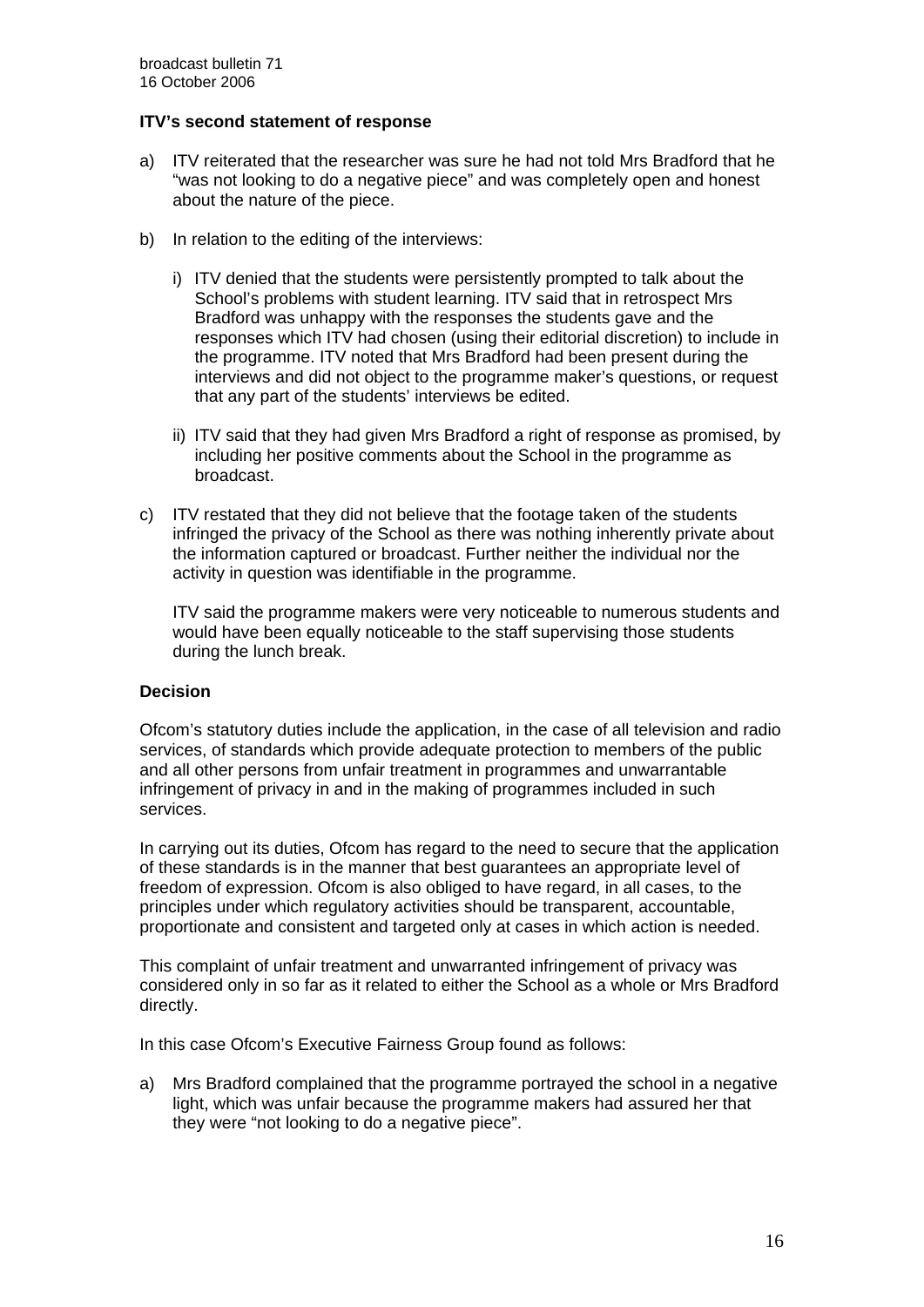Ofcom considered this head of complaint only in so far as it related to a possible unfairness to either Mrs Bradford and/or the School, in the programme as broadcast.

 Programme makers need to ensure that guarantees given to contributors, for example relating to the content of a programme, confidentiality or anonymity should normally be honoured.

 From the information provided by both parties it was clear to Ofcom that Mrs Bradford genuinely believed an assurance had been given to her by the programme makers that the news item would not be "a negative piece". Equally the programme makers appeared certain that such an assurance had not been offered. Ofcom is not a fact finding tribunal and based on the information available, was not able to determine whether Mrs Bradford had been given a guarantee that the School would be presented in a particular way. Notwithstanding this, Ofcom was required to establish whether the programme's presentation of the School was fair.

 Ofcom sought to establish whether Mrs Bradford had understood the nature of the programme and whether the School had been presented in an unfairly negative light. In reaching a decision Ofcom noted that the School had been asked to participate in this programme, following the announcement of the results for the school performance tables. The tables placed Bristol as the worst performing area of England, and Henbury Secondary School as one of Bristol's five worst performing schools in terms of GCSE results.

When a person is invited to make a contribution to a programme they should normally at an appropriate stage be told the nature and purpose of the programme, what the programme is about and be given a clear explanation of why they were asked to contribute.

As noted above, some of the details relating to the conversation that took place between Mrs Bradford and the programme maker, when she was first asked to participate, are in dispute. However, it is agreed that Mrs Bradford was aware that the programme makers were seeking her participation for a programme about GCSE school performance tables. This is confirmed by Mrs Bradford in her letter of complaint to ITV News of 24 January 2006:

 "*I was called on Thursday morning by one of* [*ITV News's*] *researchers, to ask if I would do a piece to camera for the lunchtime news about the publication of the school league tables*."

 In Ofcom's opinion, Mrs Bradford appeared to have a reasonable understanding of the programme. In particular, she seemed aware, or should have been aware given the information provided, that the programme would raise the topic of the School's recent performance in the school performance tables.

Ofcom appreciated that the broadcast of these results was not particularly positive publicity for the schools involved. However as regards the programme's presentation of the GCSE school performance tables, Ofcom considered that the report had been straightforward and balanced. Ofcom observed that the programme's criticism of Henbury Secondary School had been limited to the statement that: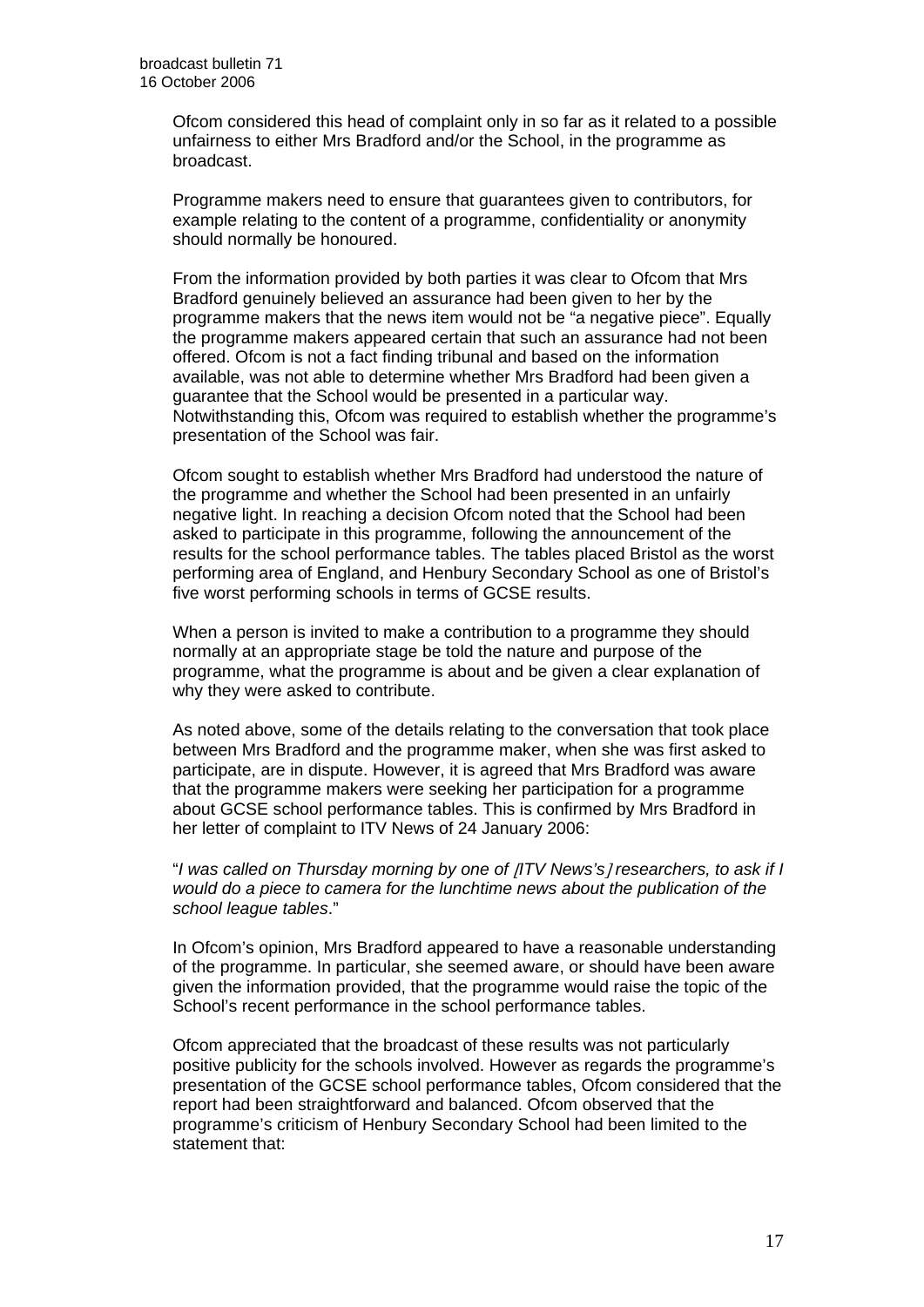*"Just 20% of pupils achieved GSCE grades A Star to C last year. That's only 2 in every 10 achieving the national standard."* 

 Ofcom noted that in the programme, this statement was balanced by the following comment by Mrs Bradford:

*"Two years ago 21% of children left this school without a qualification which was appalling. This year that figure was down to 8% and that's a radical improvement which means more children are leaving with qualifications at different levels and going on to successfully follow courses and into employment.*"

The programme then explained to viewers that a number of external factors were to blame for Bristol schools' poor performance, including teacher shortages, insufficient funding and bureaucracy. In the light of all these considerations, Ofcom found that the programme had been fair in its reporting of the GSCE performance tables and did not portray Henbury Secondary School in an unfairly negative way.

b) Mrs Bradford complained that the programme makers had unfairly edited her interview and the interviews of two of the School's students.

This head of complaint was considered by Ofcom only in so far as it related to a possible unfairness to either Mrs Bradford and/or the School, in the programme as broadcast.

When considering this complaint, Ofcom weighed up the programme makers' right to select and edit footage to appear in the programme, and their responsibility to ensure that the programme as broadcast accurately and fairly reflected the participants' views.

After viewing the unedited footage of the interviews, Ofcom noted that in both sets of interviews only a relatively small portion of the footage was used in the final programme. However, it should be noted that a programme will not result in unfairness to a contributor simply because all of the views expressed by a contributor are not presented in full. In cases such as these, Ofcom is firstly required to determine whether the portion of the contribution that was included in the programme was presented fairly, and secondly whether the programme makers disregarded or omitted material facts in a way that resulted in unfairness to an individual or organisation.

Ofcom noted that the views of Mrs Bradford and the students, as they appeared in the programme, accurately reflected those of the unedited footage. In addition Ofcom considered that the views included in the report were directly relevant to the main focus of the programme that examined "Why are Bristol schools performing so poorly?" and "What can be done to address the situation?" The students' comments about why they believed the School had not performed, alongside Mrs Bradford's comments about the School's success with children's qualifications at different levels, addressed the questions which were central to the report.

In relation to those parts of their interviews not included in the programme, Ofcom considered that the programme makers did not remove any footage which would have materially affected the viewers' opinion of Mrs Bradford or Henbury Secondary School in an unfair way. In Ofcom's opinion, viewers were likely to have understood from both Mrs Bradford and the students' interviews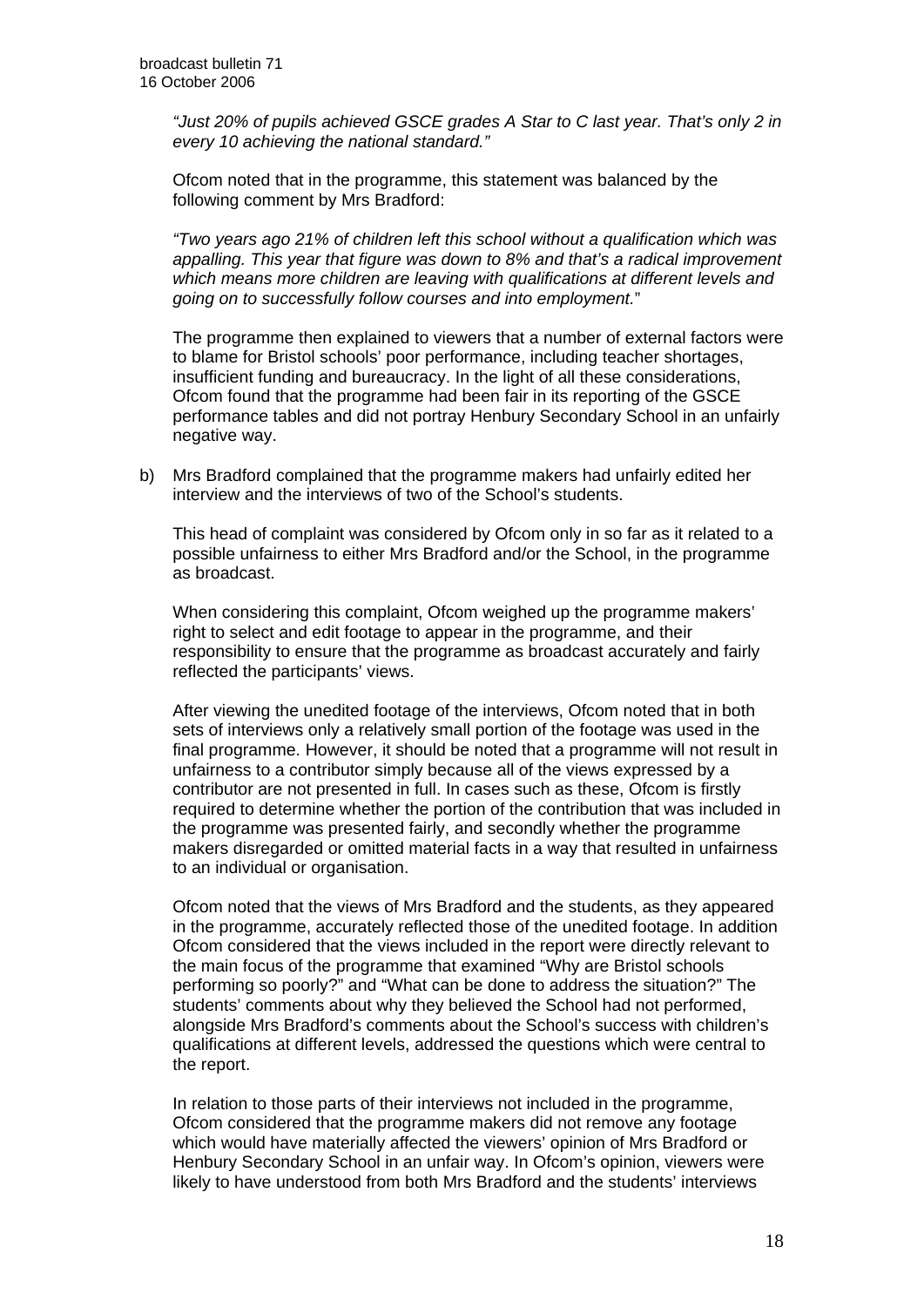that Henbury Secondary School, despite performing poorly in the GCSE results, has made significant improvements in the last two years. In the circumstances Ofcom concluded that the editing of the interviews was not unfair.

c) Mrs Bradford complained that the programme makers filmed and broadcast images of students (including at least one who was smoking) behind a hut on school grounds without consent. Mrs Bradford complained that this unwarrantably infringed the School's privacy in both the making of the programme and in the programme as broadcast.

Ofcom noted that this complaint of unwarranted infringement of privacy was brought by Mrs Bradford on behalf of the School – it was not made by the students featured behind the hut, or by their parents. As such, it is important to note that Ofcom's assessment of the footage was considered only in so far as it related to the potential unwarranted infringement of the School's privacy.

In Ofcom's view, the line to be drawn between the public's right to information and the citizen's right to privacy can sometimes be a fine one. In considering complaints about the unwarranted infringement of privacy, Ofcom will therefore, where necessary, address itself to two distinct questions: First, has there been an infringement of privacy? Second, if so, was it warranted?

In the case of this complaint, Ofcom was also required to have regard for the greater protection afforded by the Code to potentially sensitive places such as schools.

#### In the making

Ofcom understood from Mrs Bradford's complaint that while she gave express consent to filming interviews with the children from within the School, she did not give express consent for any other filming.

Ofcom first considered whether the filming of the students on the School grounds was likely to have resulted in an infringement of the School's privacy and as a consequence would have required express consent from the School. In doing so Ofcom took into account whether or not the actions or images obtained by the programme makers could reasonably be considered to be private to the School. Ofcom also considered whether the programme makers' actions were likely to have physically interfered with the School's privacy.

After viewing a copy of the unedited footage, Ofcom noted that the filming of the School's grounds was carried out in the open. Ofcom also noted from the recordings that throughout filming, students could be clearly seen acknowledging the camera, and overheard in conversation with the camera operators. While Ofcom was unable to confirm whether any teachers were aware of the filming or present at the time of filming, Ofcom was satisfied that the filming of the school grounds was not carried out in a surreptitious or secretive manner.

In its first statement to Ofcom ITV said that although the filming did take place on the School grounds, the students behind the hut were observable from the public highway and therefore the images of the students could in no way be deemed to be private to the School. Ofcom noted that Mrs Bradford's comments in response to ITV's statement did not contradict this point. After viewing the unedited footage Ofcom noted that the filming appeared to be taken near to the entrance of the School (i.e. relatively close to a public highway). Ofcom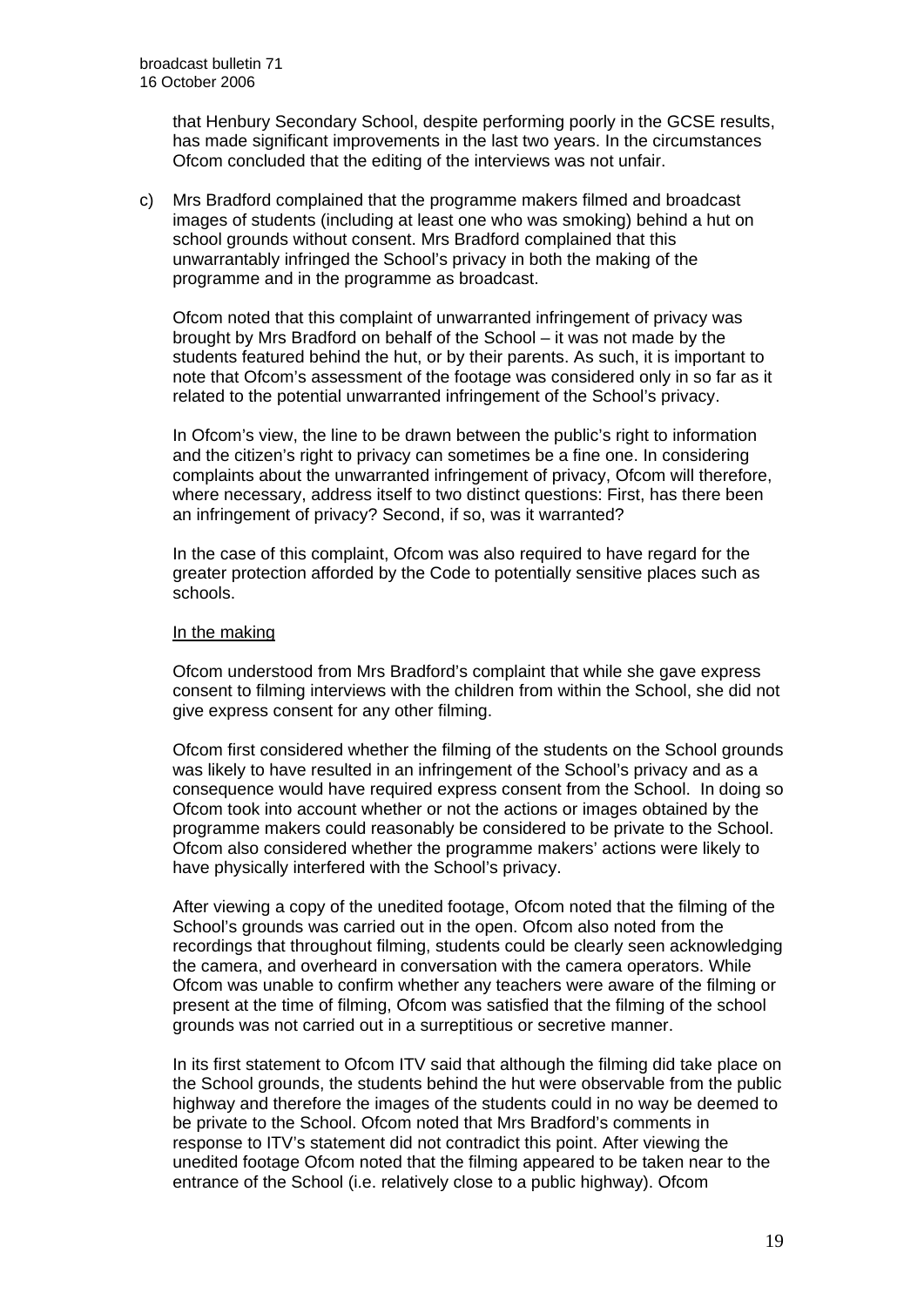considered that, in the absence of persuasive evidence to the contrary from Mrs Bradford, and given the supportive nature of the unedited footage, it was reasonable to conclude that the broadcaster's claim that the students were visible from a public place was accurate.

In Ofcom's view, the manner in which the images of students behind a hut were obtained did not constitute an infringement of the School's privacy. In reaching this view Ofcom considered that the filming did not intrude upon any legitimately private interests or activities of the School. In that sense Ofcom concluded that the obtaining of the footage (which could not be described as inherently private to the School itself) did not require the programme makers to obtain express consent from Mrs Bradford in order to obtain the footage.

#### In the programme as broadcast

Mrs Bradford complained that the broadcast of footage of students behind a hut on school grounds, unwarrantably infringed the privacy of the School in the programme as broadcast.

When filming or recording in potentially sensitive places such as schools, separate consent should normally be obtained for broadcast. However if an individual will not be identifiable in the programme then separate consent for broadcast will not be required.

After viewing the programme Ofcom noted that footage of the students behind the hut was filmed out of focus and lasted for approximately two seconds. In Ofcom's opinion it was unlikely that viewers would have been able to identify either the students or the activity of smoking and concluded that the students in the programme as broadcast were unidentifiable.

In Ofcom's view the programme did not disclose any information about the School that might be considered to be inherently private.

In the circumstances, Ofcom was satisfied that separate consent for broadcast of the footage was not required from the School, and the privacy of the School had not been infringed in the programme as broadcast.

Accordingly Ofcom has not upheld Mrs Bradford's complaint of unfair treatment and unwarranted infringement of privacy in either the making of the programme or in the programme as broadcast.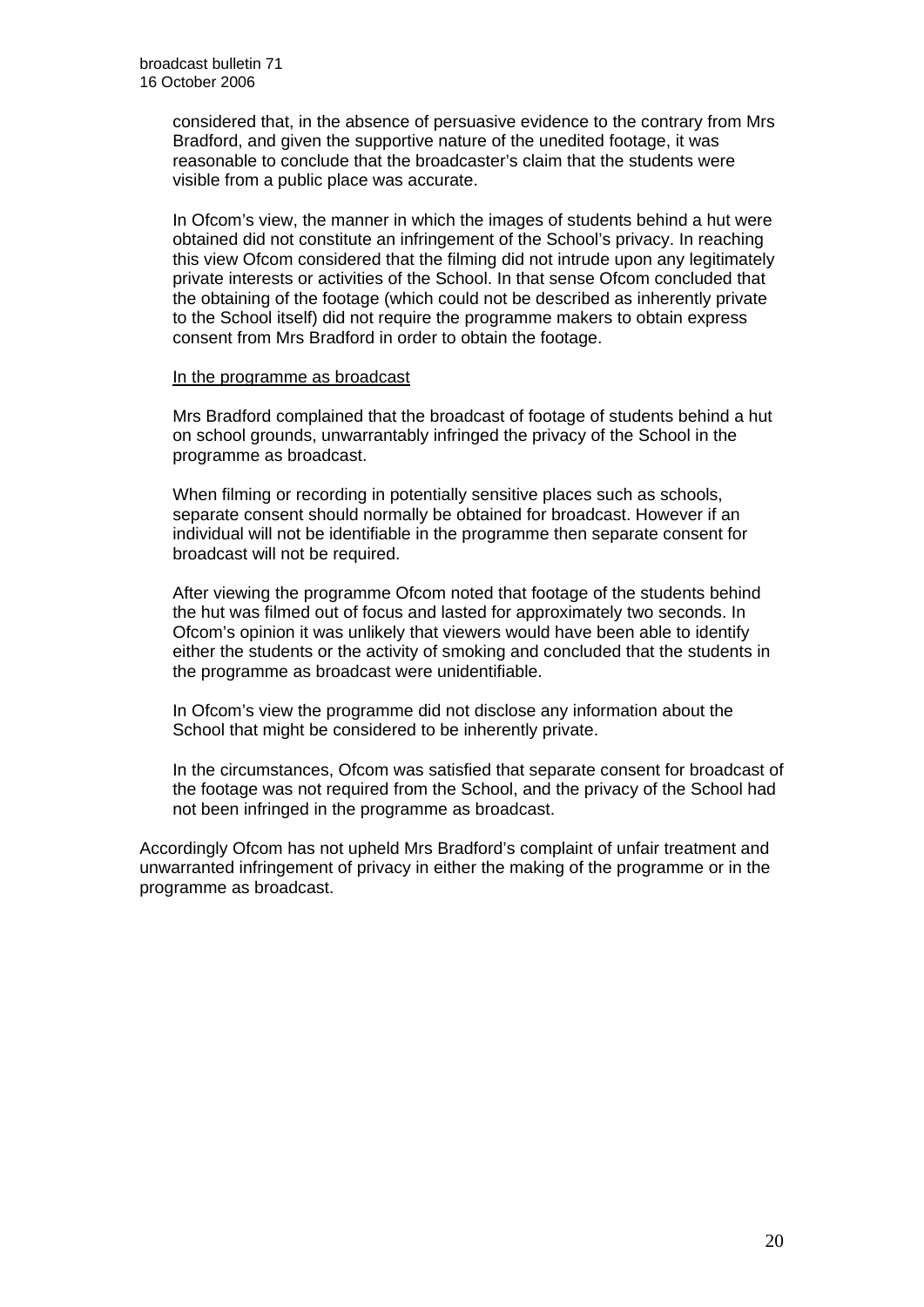## **Dr Tuppy Owens**

*The Search for Animal Farm, Channel 4, 12 April 2006* 

**Summary:** Ofcom has not upheld this complaint of unfair treatment. This programme looked at the history behind the making of the pornographic film that became known as Animal Farm. Dr Tuppy Owens was interviewed for the programme.

Dr Owens complained to Ofcom that she was treated unfairly in the programme. Dr Owens claimed that the programme described her as a "pornographer" and implied that she had been a smuggler of bestiality videos. She also complained that footage from her interview was presented unfairly in the programme.

Ofcom found the following:

- Ofcom was not satisfied that describing Dr Owens as a pornographer was likely to have materially affected viewers' understanding of her in a way that was unfair;
- Ofcom was not persuaded by Dr Owens' claim that comments she made regarding the illicit importation of pornography included in the programme could have implied that she had smuggled bestiality videos into the country; and,
- Ofcom did not consider that Dr Owens' contribution was misrepresented or otherwise presented in a manner that was likely to result in unfairness to her.

#### **Introduction**

The programme*, In Search of Animal Farm,* was part of Channel 4's *Dark Side of Porn* series. This programme looked at the history and background behind the making of the pornographic film that became known as *Animal Farm*. The programme described the film as "the most shocking film ever made" and went on to examine the life of Ms Bodil Joensen who featured in the film and became known as the "queen of bestiality". The programme included footage from interviews with various individuals who spoke about the film itself and also the pornography industry at the times the film was made and later began circulating in the United Kingdom. The programme went on to examine the social context at that time.

The programme also included views on a bill going through Parliament which concerned extreme pornography.

Dr Tuppy Owens was interviewed for the programme. Three extracts from her interview were included in the programme as broadcast. The programme described her (using an on-screen caption) as a pornographer.

Dr Owens complained to Ofcom that she was treated unfairly in the programme as broadcast.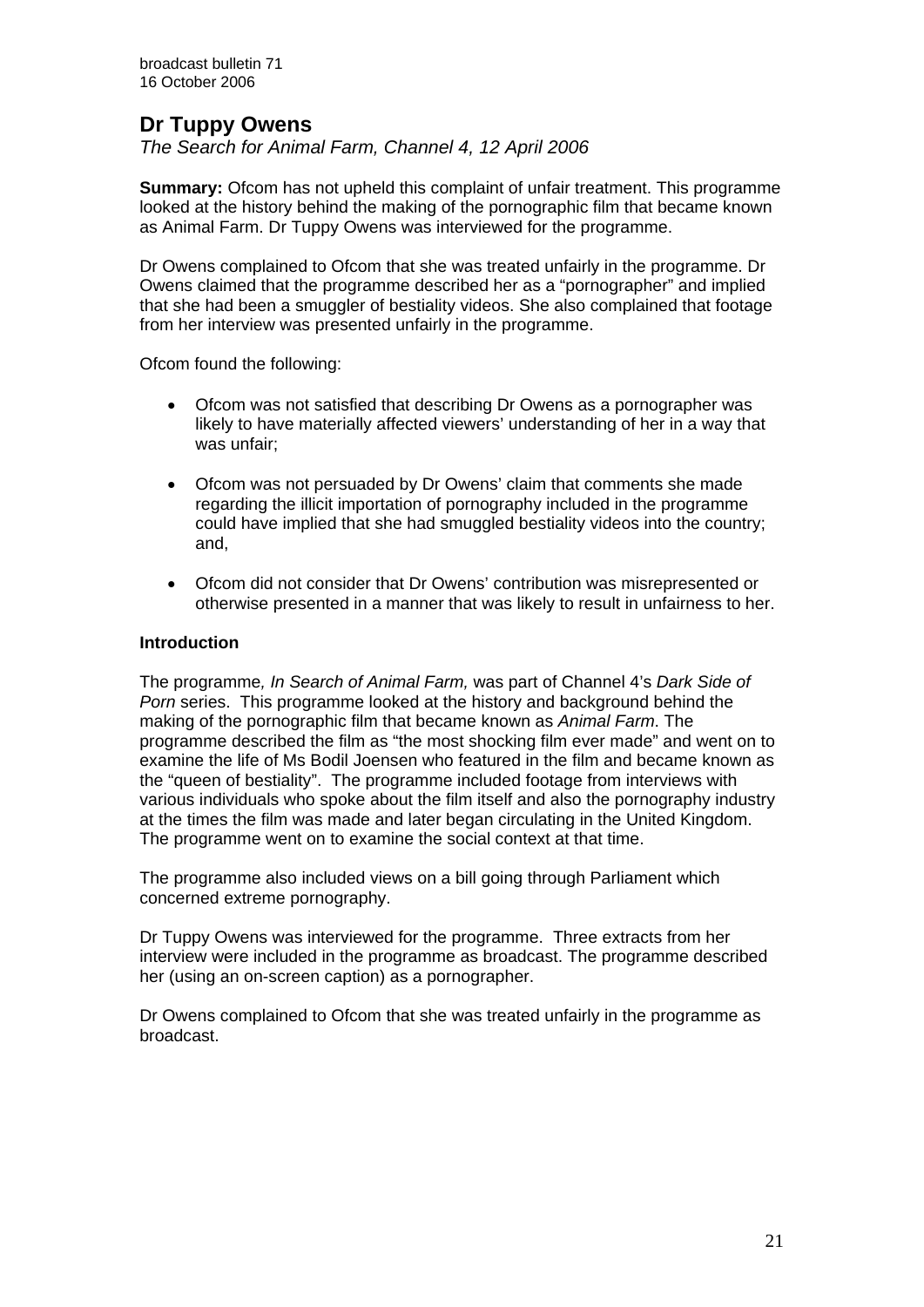#### **The Complaint**

#### **Dr Owens' case**

In summary, Dr Owens complained that she was treated unfairly in the programme as broadcast in that:

- a) She was incorrectly labelled a pornographer in the programme. Dr Owens stated that such a label was damaging since she was in fact currently a campaigner/pioneer, running a registered charity and helpline;
- b) The programme falsely implied that she had been a smuggler of bestiality videos;
- c) Clips of her interview were used out of context in the programme as broadcast. The programme made her appear to be a "seedy pornographer" and negated her current work as a campaigner; and,
- d) The programme failed to mention that she was campaigning on behalf of the Sexual Freedom Coalition and an extract of her interview included in the programme followed a long speech by another contributor, Ms Julie Bindell, which gave a "biased and irrelevant dogma against pornography".

#### **Channel 4's response to complaint**

In summary, Channel 4 responded that:

a) Channel 4 said that when it approached Dr Owens with regard to contributing to the programme it was in her capacity as an expert of the pornography industry and because of her views on the internet/censorship debate.

The programme makers believed that in the context of the programme, the description of Dr Owens as a "pornographer" accurately reflected her credentials as someone who had worked extensively in the pornography industry during the time that "Animal Farm" was first being distributed and seen in the UK. Channel 4 also submitted that when Dr Owens was interviewed she referred to having pornographic photos taken of her; that she had been involved as an actress of pornographic films and that she had been involved in the distribution of pornography during the time "Animal Farm" was being distributed in the UK. Channel 4 also submitted that various adult film websites referred to Dr Owens as a pornographer.

Channel 4 explained that nevertheless the programme makers had subsequently written to Dr Owens and offered to reflect the fact that she no longer makes pornography in any future repeat broadcast of the programme.

b) In response to Dr Owens' complaint that the programme implied that she had been a smuggler of bestiality videos, Channel 4 stated that the programme quite clearly made a distinction between the general comments that Dr Owens and another contributor had made regarding the illicit importation of pornographic material from Denmark generally and the importation of four copies of *Animal Farm*. The programme quite clearly stated that Animal farm had been imported by "someone" during a particular summer. This statement was accompanied by footage of an unidentified person (clearly male) at an airport bringing the film through.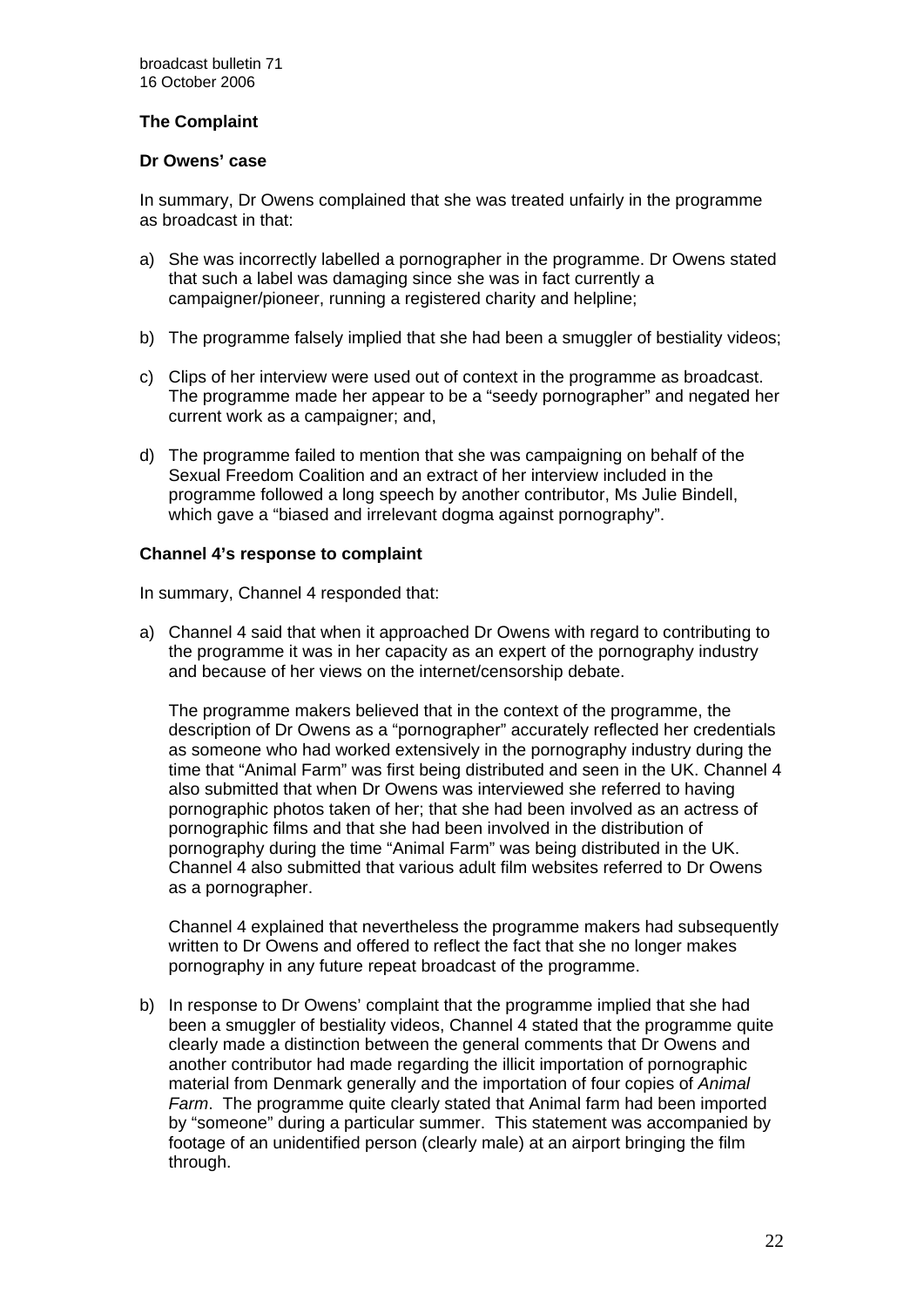Dr Owens' comments regarding her own experiences of smuggling pornographic films into the UK were used to set a general context for this section. Channel 4 said that the particular reference to the importation of *Animal Farm* was clearly separate from Dr Owens' general comments.

- c) In response to Dr Owens' complaint that footage from her interview was used out of context, Channel 4 said that the interview material was used in accordance with the original interview outline as communicated to Dr Owens. Extracts of Dr Owens' interview were edited for reasons of length. However, Channel 4 denied that there was any distortion of meaning or context of what Dr Owens said in her interview in any of the three extracts used in the programme.
- d) In response to Dr Owens' complaint concerning the failure to mention that she was campaigning on behalf of the Sexual Freedom Coalition and the positioning of this extract of her interview, Channel 4 said that there was no agreement between the programme makers and Dr Owens that she had to be described in the programme as campaigning on behalf of the Sexual Freedom Coalition. They also said that her views were not distorted and were used in the relevant section of the programme.

#### **Decision**

Ofcom's statutory duties include the application, in the case of all television and radio services, of standards which provide adequate protection to members of the public and all other persons from unfair treatment in programmes and unwarrantable infringement of privacy in and in the making of programmes included in such services.

In carrying out its duties, Ofcom has regard to the need to secure that the application of these standards is in the manner that best guarantees an appropriate level of freedom of expression. Ofcom is also obliged to have regard in all cases, to the principles under which regulatory activities should be transparent, accountable, proportionate and consistent and targeted only at cases in which action is needed.

In this case Ofcom's Executive Fairness Group found as follows:

a) Dr Owens complained that the programme incorrectly referred to her as a pornographer in the programme and that this was damaging to her in light of her present work as a campaigner/pioneer and as someone running a registered charity and helpline.

 Broadcasters should take reasonable care to satisfy themselves that material facts have not been presented in a way that is unfair to an individual.

 Having viewed the programme as broadcast, Ofcom noted that the programme described Dr Owens (using an on-screen caption) as a pornographer.

 Ofcom considered whether, based on the submissions of both parties, it appeared to be accurate to present Dr Owens as a pornographer, and if it was not accurate whether, in any event, this resulted in any unfairness to Dr Owens.

In Ofcom's view, it was not accurate to present Dr Owens as a pornographer, given that there was no evidence to suggest that Dr Owens was actively employed in the pornography industry at the time the programme was made.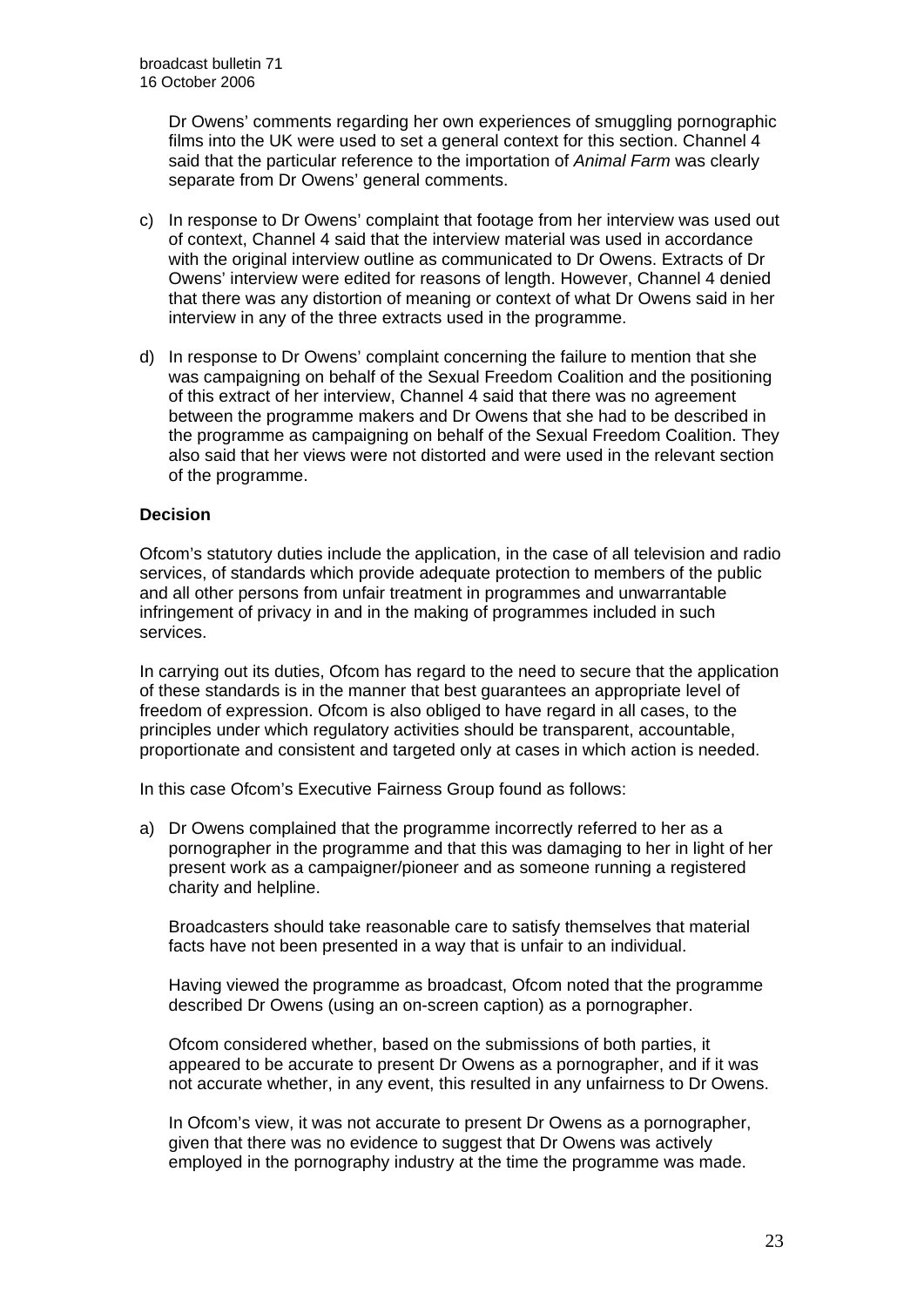However, Ofcom was not persuaded that presenting her as such resulted in unfairness to Dr Owens. In reaching this decision Ofcom noted that Dr Owens had worked in the pornography industry as an actress in films and had been involved in the distribution of pornography. It also appeared to Ofcom that Dr Owens remained an advocate of pornography. This was supported by her unedited interview in which she spoke freely about her experiences within the pornography industry.

Furthermore, it was evident from the material before Ofcom, that the programme makers had made it clear to Dr Owens at the outset that they had contacted her because of her experience and understanding of the pornography industry. Ofcom also took into account information taken from a website, and provided to Ofcom by Channel 4, which refers to Dr Owens as having been a pornographer.

 In all the circumstances, Ofcom was not satisfied that describing Dr Owens as a pornographer was likely to have materially affected viewers' understanding of her in a way that was unfair.

b) Dr Owens complained that the programme had falsely implied that she had been an importer of bestiality videos.

Ofcom was not persuaded by Dr Owens' claim that her comments regarding the illicit importation of pornography included in the programme could have implied that she had smuggled bestiality videos into the country.

In particular Ofcom considered that the element of Dr Owen's interview in which she mentioned methods of illicitly importing hard-core pornography was used in part of the programme which examined the rise in demand for hard-core pornography in the UK; the efforts of the authorities in the United Kingdom to clamp down on illegal hard core films; and the techniques employed by pornographers (described by Dr Owens as "hard-core scams") to avoid the authorities. This part of the programme did not specifically concern the importation of *Animal Farm* or any other bestiality videos.

 Ofcom considered that the programme went on to clearly state that *Animal Farm*  had been imported into the country by "someone" in the summer of 1981. It did not suggest that Dr Owens was responsible. Further, the visual reconstruction which accompanied the statement included footage of an unidentified man who appeared to be bringing the film through an airport.

In the circumstances, Ofcom considered that the programme quite clearly made a distinction between the general comments that Dr Owens and another contributor had made regarding the illicit importation of pornographic material from Denmark generally and the importation of four copies of *Animal Farm*.

Ofcom found no unfairness in the programme's presentation of Dr Owens' comments in this respect

c) Dr Owens complained that clips of her interview were used out of context in the programme.

Ofcom's Broadcasting Code says that when a programme is edited, contributions should be represented fairly.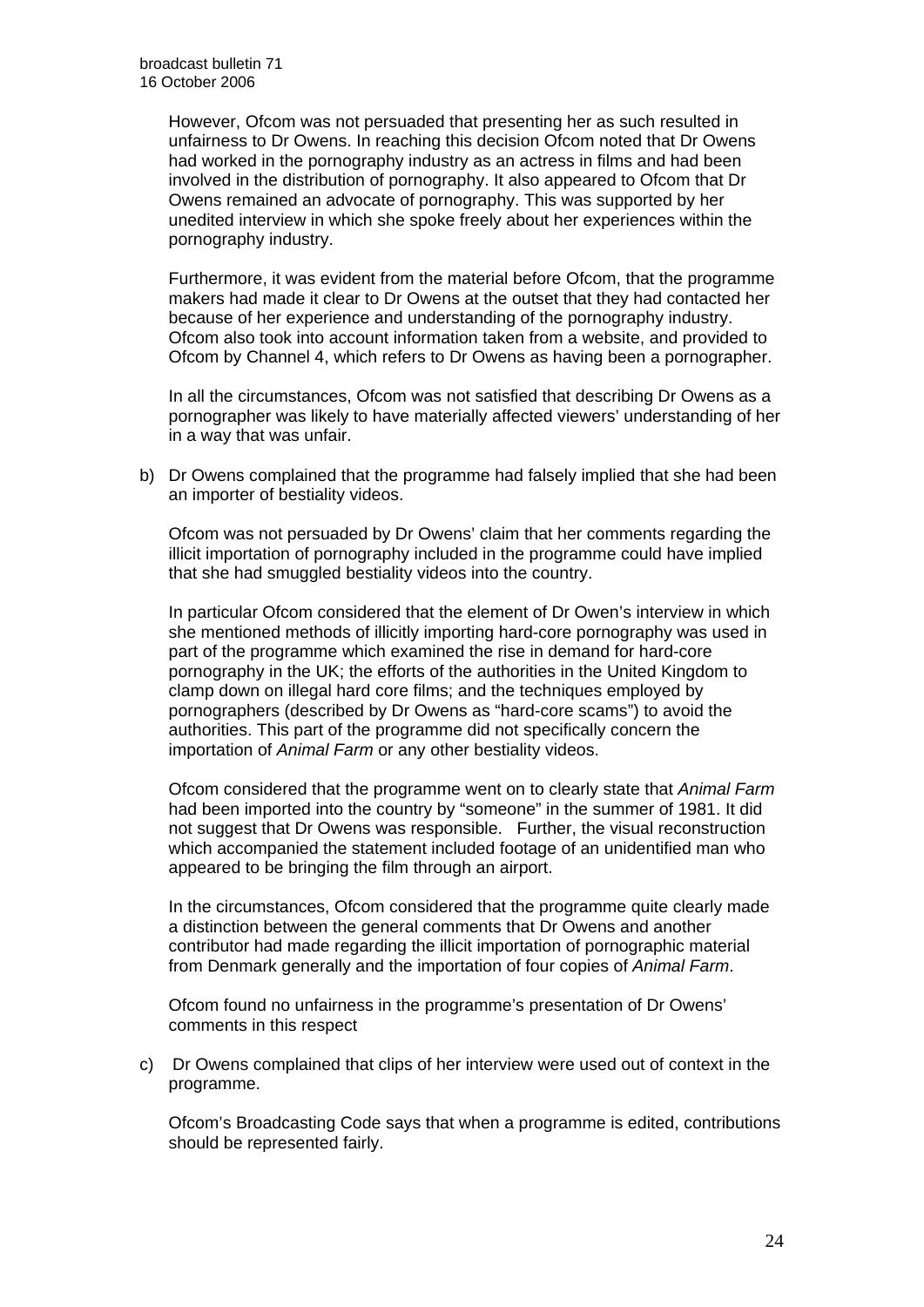In considering this element of Dr Owens' complaint Ofcom examined both the footage from Dr Owens' interview that was included in the programme as broadcast and the full unedited footage of her interview in order to determine if her contribution had been presented fairly.

Ofcom did not believe that any of the three brief extracts from Dr Owens' interview were used in the programme out of context. The programme's presentation of the extracts fairly reflected Dr Owens' views as expressed in her unedited interview. Specifically, as noted above, Dr Owens' comments concerning methods of illicitly importing hard-core pornography were used in the part of the programme that dealt with that subject. Also, Dr Owens' comments on the legislation affecting extreme pornography were included in that part of the programme which dealt with a bill going through Parliament which concerned extreme pornography.

Further, the use of the extracts in the programme was in keeping with the questions provided to Dr Owens prior to the interview being conducted. These questions mirrored the outline of the programme as broadcast

Ofcom therefore found no unfairness to Dr Owens with respect to the programme's presentation of extracts from her interview.

d) Dr Owens complained that the programme failed to mention that she was campaigning on behalf of the Sexual Freedom Coalition. She also stated that an extract of her interview was included in the programme after a long speech by another contributor which had given a "biased and irrelevant dogma against pornography".

 Guarantees given to contributors, for example relating to the content of a programme, should normally be honoured.

In considering this complaint Ofcom examined the submissions of both parties. This was to determine whether it appeared that Dr Owens had been told by the programme makers that the programme would mention that she was campaigning on behalf of the Sexual Freedom Coalition. Ofcom was not persuaded that there was any evidence before it that suggested there was an agreement between the programme makers and Dr Owens that she should be described in the programme as a campaigner on behalf of the Sexual Freedom Coalition. In correspondence with Dr Owens, the programme producers indicated that they would be interviewing her on a broad range of topics including her involvement in the pornographic industry and what it was like at the time she was active in it.

In cases such as these, Ofcom is also required to determine whether the portion of the contribution that was included in the programme was presented fairly. In Ofcom's view (and as noted above) Dr Owens' comments on the legislation affecting extreme pornography were included in the programme at the appropriate point and in the proper context.

In all the circumstances, and for the reasons outlined at heads a), b) and c) above, Ofcom did not consider that Dr Owens' views were misrepresented or otherwise presented in a manner that was likely to result in unfairness to her.

Accordingly Ofcom has not upheld Dr Owens' complaint of unfair treatment.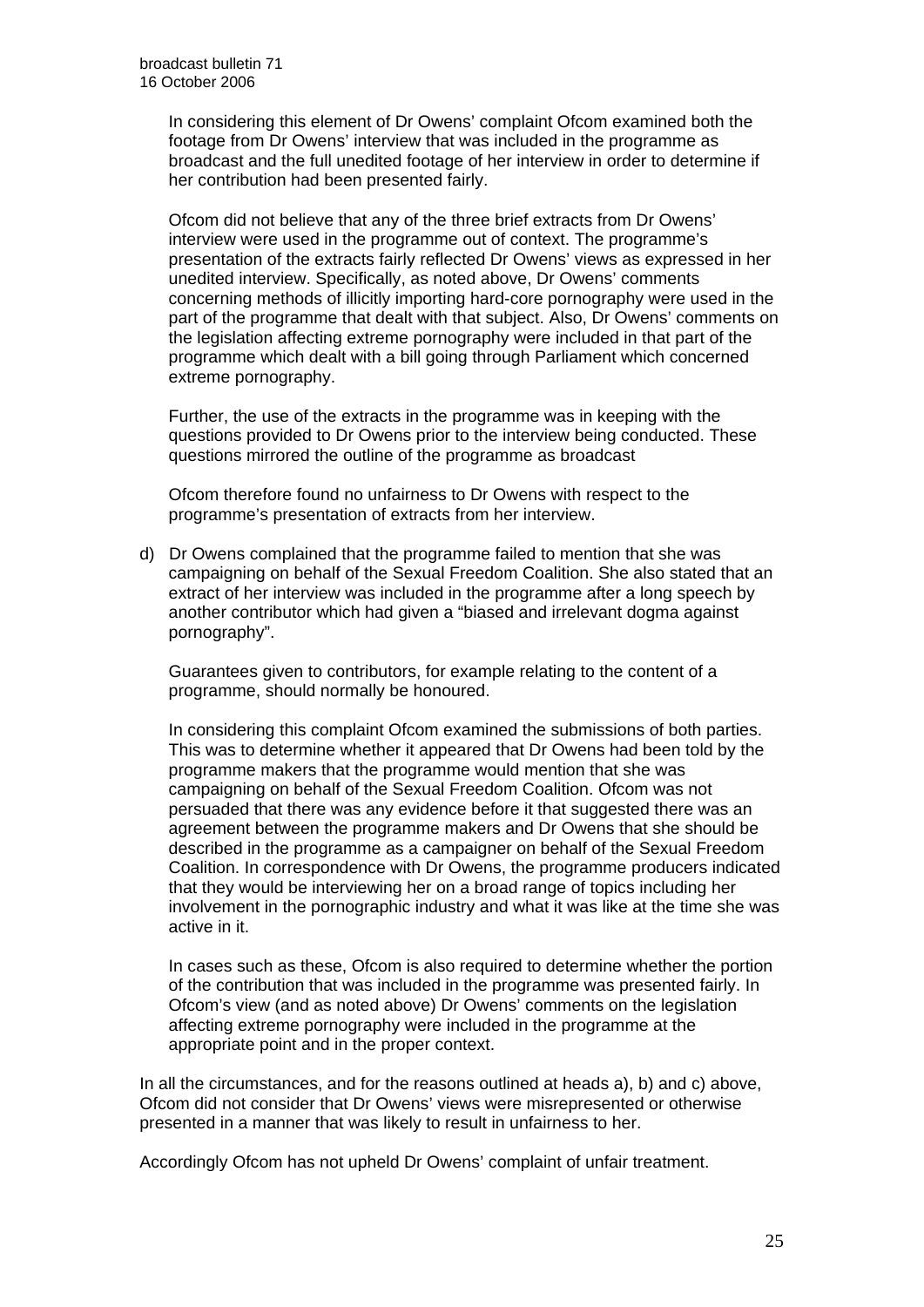# **Other Programmes Not in Breach/Out of Remit**

**13 September 2006 – 26 September 2006**

|                                | <b>Trans</b><br><b>Date</b> | <b>Channel</b>          |                                               | No of          |
|--------------------------------|-----------------------------|-------------------------|-----------------------------------------------|----------------|
| Programme                      |                             |                         | Category                                      |                |
|                                |                             |                         |                                               | complaints     |
|                                |                             |                         |                                               |                |
| 9/11: The Twin Towers          | 07/09/2006                  | BBC <sub>1</sub>        | <b>Generally Accepted</b><br><b>Standards</b> | 1              |
|                                |                             |                         | <b>Generally Accepted</b>                     |                |
| Afterlife                      | 16/09/2006                  | ITV1                    | <b>Standards</b>                              | 1              |
| Al-Qaeda - Time to Talk?       | 03/09/2006                  | BBC <sub>2</sub>        | Violence                                      | 1              |
|                                |                             |                         | <b>Generally Accepted</b>                     |                |
| Alan Brazil Sports Breakfast   | 04/09/2006                  | Talksport               | <b>Standards</b>                              | 1              |
| <b>Alison Bell</b>             | 30/07/2006                  | LBC97.3                 | Due Impartiality/Bias                         | 1              |
|                                |                             |                         | Crime                                         |                |
| Anglia News                    | 10/08/2006                  | ITV1                    | Incitement/Encouragement                      | 1              |
| <b>BBC Breakfast News</b>      | 20/09/2006                  | BBC1                    | Offensive language                            | 1              |
|                                |                             |                         | <b>Generally Accepted</b>                     |                |
| <b>BBC News</b>                | 07/09/2006                  | BBC1<br><b>BBC News</b> | <b>Standards</b>                              | 1              |
| <b>BBC News 24</b>             | 02/09/2006                  | 24                      | Inaccuracy/Misleading                         | 1              |
|                                |                             |                         | <b>Generally Accepted</b>                     |                |
| Ben Jones                      | 17/08/2006                  | Virgin Radio            | <b>Standards</b>                              | 1              |
| Big Brother's Big Mouth        | 03/06/2006                  | Channel 4               | Inaccuracy/Misleading                         | 1              |
|                                |                             |                         | <b>Generally Accepted</b>                     |                |
| Big Brother's Big Mouth        | 04/08/2006                  | E4                      | <b>Standards</b>                              | $\overline{2}$ |
|                                |                             |                         | Crime                                         |                |
| <b>Brainiac: Science Abuse</b> | 20/08/2006                  | Sky One                 | Incitement/Encouragement                      | 1              |
| <b>Brainteaser</b>             | 11/09/2006                  | Five                    | <b>Generally Accepted</b><br><b>Standards</b> | 1              |
| <b>Celebrity Masterchef</b>    | 13/09/2006                  | BBC1                    | <b>Religious Offence</b>                      | $\mathbf{1}$   |
| <b>Channel 4 News</b>          | 30/08/2006                  | Channel 4               |                                               | $\mathbf{1}$   |
|                                |                             |                         | Due Impartiality/Bias                         |                |
| Christian O'Connell            | 18/08/2006                  | Virgin Radio            | Offensive language                            | 1              |
| Come Dine with Me              | 15/09/2006                  | Channel 4               | Offensive language                            | 1              |
| Come Dine with Me              | 20/09/2006                  | Channel 4               | Offensive language                            | 1              |
| Come Dine with Me              | 21/09/2006                  | Channel 4               | Offensive language                            | 1              |
| <b>Coronation Street</b>       | 11/09/2006                  | ITV1                    | <b>Generally Accepted</b><br><b>Standards</b> | 3              |
|                                |                             |                         | <b>Generally Accepted</b>                     |                |
| <b>Coronation Street</b>       | 15/09/2006                  | ITV1                    | <b>Standards</b>                              | 1              |
|                                |                             |                         | <b>Generally Accepted</b>                     |                |
| <b>Coronation Street</b>       | 19/09/2006                  | ITV1                    | <b>Standards</b>                              | 1              |
| Dances With Wolves             | 09/09/2006                  | Five                    | Violence                                      | 1              |
|                                |                             | <b>BBC Radio</b>        | <b>Generally Accepted</b>                     |                |
| Dragons' Den                   | 17/08/2006                  | 2                       | <b>Standards</b>                              | 1              |
| EastEnders                     | 25/08/2006                  | BBC1                    | Violence                                      | $\mathbf{1}$   |
|                                |                             |                         | <b>Generally Accepted</b>                     |                |
| EastEnders                     | 07/09/2006                  | BBC1                    | <b>Standards</b><br><b>Generally Accepted</b> | 1              |
| EastEnders                     | 08/09/2006                  | BBC1                    | Standards                                     | 1              |
| EastEnders                     | 25/08/2006                  | BBC1                    | Violence                                      | $\mathbf{1}$   |
|                                |                             |                         | Generally Accepted                            |                |
| Emmerdale                      | 06/09/2006                  | ITV1                    | <b>Standards</b>                              | $\mathbf{1}$   |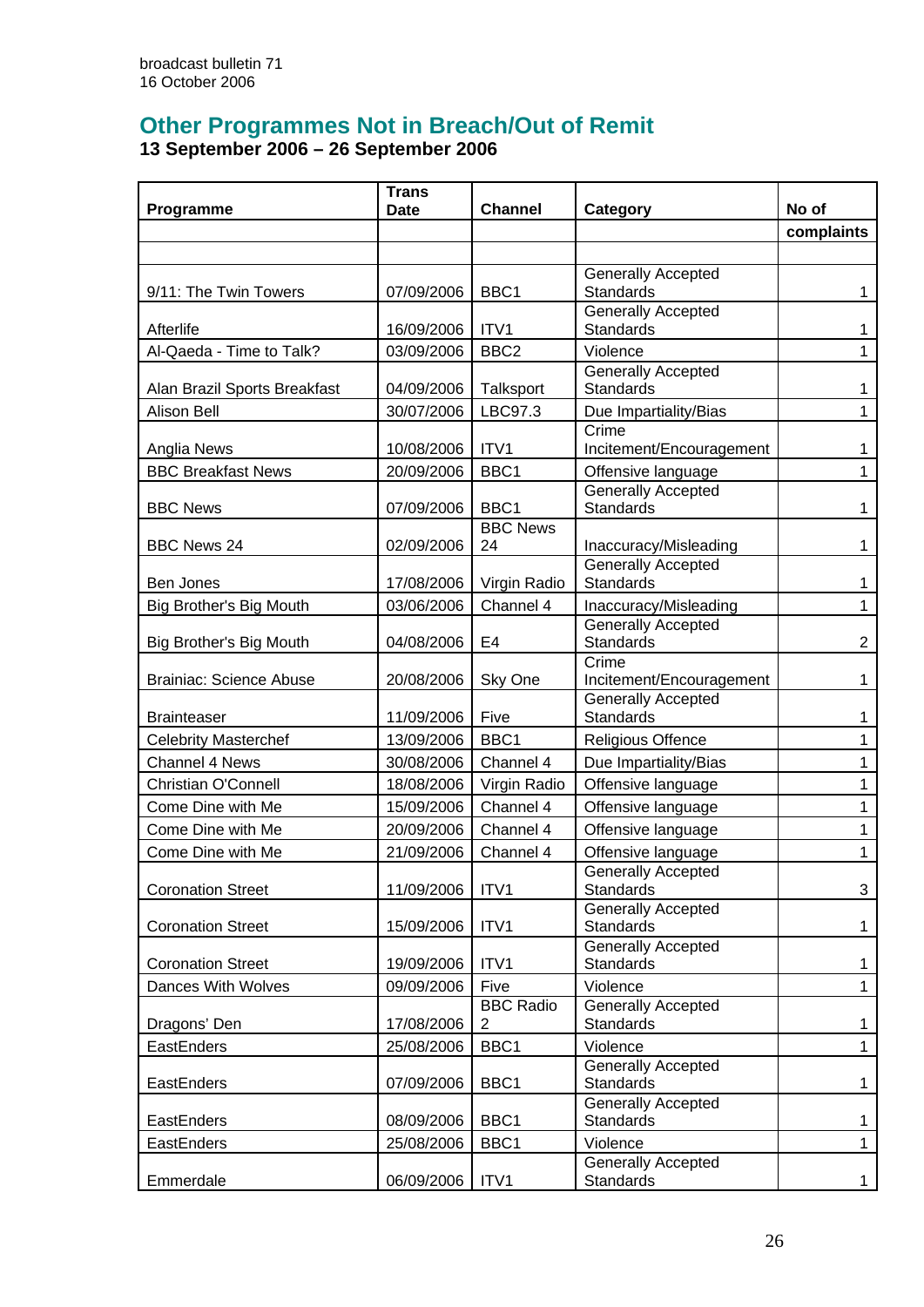| <b>Extras</b>                               | 14/09/2006               | BBC <sub>2</sub>            | Offensive language                            | 1                            |
|---------------------------------------------|--------------------------|-----------------------------|-----------------------------------------------|------------------------------|
| F*** Off, I'm Fat                           | 03/09/2006               | BBC <sub>3</sub>            | Offensive language                            | 1                            |
|                                             |                          |                             | <b>Generally Accepted</b>                     |                              |
| F*** Off, I'm Fat                           | 07/09/2006               | BBC <sub>3</sub>            | <b>Standards</b>                              | 1                            |
| <b>Family Forensics UK</b>                  | 22/05/2006               | Living                      | U18s in Programmes                            | 1                            |
| <b>Family Sins</b>                          | 20/09/2006               | Five                        | Scheduling                                    | 1                            |
| <b>Five Live</b>                            | 02/09/2006               | <b>BBC Radio</b><br>5 Live  | Sex/Nudity                                    | 1                            |
| Friday Night With Jonathan                  |                          |                             | Generally Accepted                            |                              |
| Ross                                        | 08/09/2006               | BBC1                        | Standards                                     | $\mathbf{1}$                 |
| Friday Night With Jonathan                  |                          |                             |                                               |                              |
| Ross                                        | 08/09/2006               | BBC1                        | Offensive language                            | 1                            |
| George Galloway                             | 06/05/2006               | Talksport                   | Due Impartiality/Bias                         | 1                            |
| Getting on the Property Ladder              | 07/09/2006               | Five                        | <b>Generally Accepted</b><br><b>Standards</b> | 1                            |
|                                             |                          |                             | <b>Generally Accepted</b>                     |                              |
| <b>GMTV</b>                                 | 15/09/2006               | ITV1                        | <b>Standards</b>                              | 1                            |
| How Do You Solve a Problem                  |                          |                             |                                               |                              |
| Like Maria?                                 | 09/09/2006               | BBC1                        | Sex/Nudity                                    | 1                            |
| How to Find a Husband                       | 08/09/2006               | <b>UKTV Style</b>           | <b>Generally Accepted</b><br>Standards        | 1                            |
| I Smack and I'm Proud                       | 21/09/2006               | ITV1                        | U18s in Programmes                            | 1                            |
| I'm with Stupid                             | 13/09/2006               | BBC1                        | Sex/Nudity                                    | 1                            |
| Ian Wright's Unfit Kids                     | 13/09/2006               | Channel 4                   | U18s in Programmes                            | $\overline{2}$               |
| <b>ITV News</b>                             | 24/07/2006               | ITV1                        | Inaccuracy/Misleading                         | 1                            |
|                                             |                          |                             | Crime                                         |                              |
| <b>ITV News</b>                             | 04/09/2006               | ITV1                        | Incitement/Encouragement                      | 1                            |
| <b>ITV News</b>                             | 14/09/2006               | ITV1                        | Inaccuracy/Misleading                         | 1                            |
|                                             |                          |                             | Crime                                         |                              |
| <b>ITV News</b>                             | 17/09/2006               | ITV1                        | Incitement/Encouragement                      | 1                            |
| James Whale Show                            | 03/08/2006               | Talksport                   | Due Impartiality/Bias                         | 1                            |
| James Whale Show                            | 31/08/2006               | Talksport                   | <b>Generally Accepted</b><br>Standards        | 1                            |
|                                             |                          |                             | <b>Generally Accepted</b>                     |                              |
| Jeepers Creepers                            | 16/09/2006               | Channel 4                   | Standards                                     | 1                            |
| Law of the Playground                       | 14/09/2006               | E <sub>4</sub>              | Violence                                      | $\mathbf{1}$                 |
| Life Begins                                 | 11/09/2006               | ITV1                        | Sex/Nudity                                    | $\overline{4}$               |
|                                             |                          |                             | <b>Generally Accepted</b>                     |                              |
| Little Britain                              | 11/09/2006               | BBC1                        | <b>Standards</b>                              | $\mathbf{1}$                 |
| Loose Women                                 | 20/09/2006               | ITV1                        | Due Impartiality/Bias                         | $\mathbf{1}$                 |
| Losing It                                   | 13/09/2006               | ITV1                        | Other                                         | $\mathbf{1}$                 |
| Low Winter Sun                              | 14/09/2006               | Channel 4                   | Offensive language                            | $\mathbf{3}$                 |
|                                             | 01/09/2006               | Radio<br>Norwich            | Sex/Nudity                                    |                              |
| Mark Gracey                                 |                          | BBC1                        | Offensive language                            | $\mathbf 1$                  |
| Men Behaving Badly                          | 22/08/2006               |                             |                                               | 1                            |
| <b>Midsomer Murders</b><br>Midsomer Murders | 15/09/2006<br>18/09/2006 | ITV1<br>ITV1                | Offensive language<br>Offensive language      | $\mathbf{1}$<br>$\mathbf{1}$ |
|                                             |                          |                             |                                               |                              |
| <b>News</b>                                 | 31/07/2006               | Pirate FM                   | Inaccuracy/Misleading                         | 1                            |
| <b>News</b>                                 | 23/07/2006               | LBC97.3<br><b>BBC Radio</b> | Inaccuracy/Misleading                         | 1                            |
| Newsbeat                                    | 21/09/2006               | 1                           | Advertising                                   | $\mathbf{1}$                 |
| Nice House, Shame About the                 |                          |                             |                                               |                              |
| Garden                                      | 30/08/2006               | Five                        | Offensive language                            | $\mathbf{1}$                 |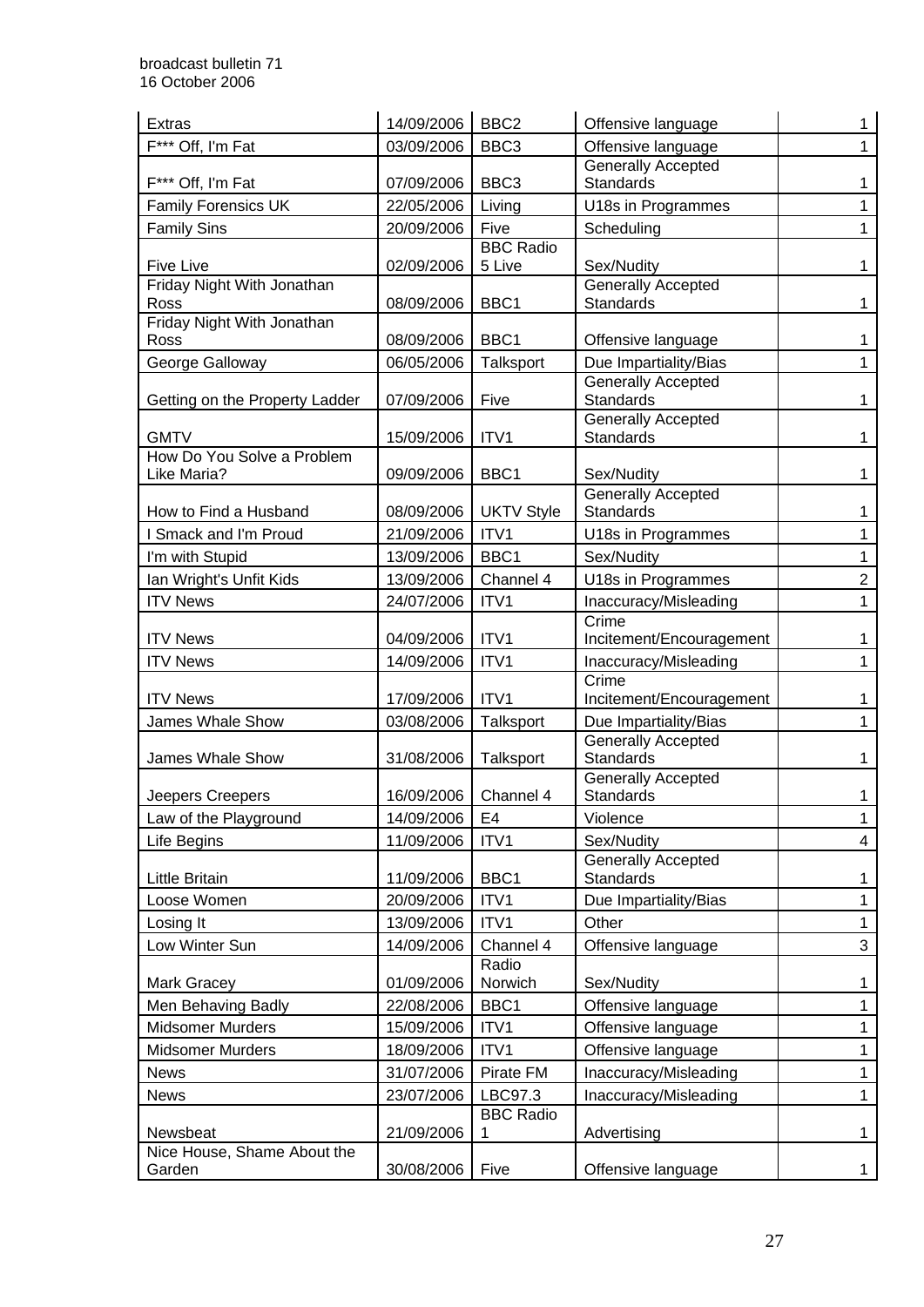| Nice House, Shame About the              |            |                       |                                               |                |
|------------------------------------------|------------|-----------------------|-----------------------------------------------|----------------|
| Garden                                   | 30/08/2006 | Five                  | Sex/Nudity                                    |                |
| North East Tonight                       | 12/09/2006 | ITV1                  | <b>Generally Accepted</b><br>Standards        |                |
| Panorama                                 | 21/09/2006 | BBC1                  | Due Impartiality/Bias                         | 1              |
| PokerFace                                | 10/07/2006 | ITV1                  | <b>Generally Accepted</b><br>Standards        | 1              |
| Princess Nikki                           | 16/09/2006 | Channel 4             | Animal welfare                                | 3              |
| Quiz Call                                | 18/05/2006 | Quiz Call             | Competitions                                  | 1              |
| Quiz Call                                | 14/06/2006 | <b>Quiz Call</b>      | Competitions                                  | 1              |
| Quiz Call                                | 28/08/2006 | Quiz Call             | Competitions                                  | 1              |
| Quizmania                                | 02/07/2006 | <b>ITV Play</b>       | Competitions                                  | 1              |
|                                          |            |                       | <b>Generally Accepted</b>                     |                |
| Respectable                              | 13/09/2006 | Five                  | Standards                                     | 1              |
| Richard and Judy                         | 04/08/2006 | Channel 4             | Due Impartiality/Bias                         | $\overline{2}$ |
| <b>Robin Banks</b>                       | 06/09/2006 | Kiss 100 FM           | <b>Generally Accepted</b><br>Standards        | 1              |
| Rogue Traders                            | 11/09/2006 | BBC <sub>1</sub>      | Animal welfare                                | 1              |
| <b>Sky News</b>                          | 13/09/2006 | <b>Sky News</b>       | Inaccuracy/Misleading                         | 1              |
| <b>Sky News</b>                          | 15/09/2006 | <b>Sky News</b>       | Offensive language                            | 1              |
| <b>Sky News</b>                          | 25/09/2006 | <b>Sky News</b>       | Due Impartiality/Bias                         | 1              |
|                                          |            | 100.4                 |                                               |                |
| Smooth FM                                | 25/07/2006 | Smooth FM             | Competitions                                  | 1              |
| Swinging                                 | 06/09/2006 | Five                  | Crime<br>Incitement/Encouragement             | 1              |
|                                          |            | <b>BBC Radio</b>      |                                               |                |
| The Afternoon Play                       | 06/06/2006 | 4                     | Offensive language                            | 1              |
| The Beginner's Guide to L Ron<br>Hubbard | 04/09/2006 | Channel 4             | Due Impartiality/Bias                         | 1              |
|                                          |            |                       | <b>Generally Accepted</b>                     |                |
| The Charlotte Church Show                | 08/09/2006 | Channel 4             | Standards                                     |                |
| The Charlotte Church Show                | 01/09/2006 | Channel 4             | Offensive language                            | 1              |
| The Charlotte Church Show                | 15/09/2006 | Channel 4             | <b>Generally Accepted</b><br>Standards        | 1              |
|                                          |            | <b>BBC Radio</b>      |                                               |                |
| The Chris Moyles Show                    | 03/07/2006 |                       | Violence                                      | 1              |
| The Chris Moyles Show                    | 24/08/2006 | <b>BBC Radio</b><br>1 | Generally Accepted<br><b>Standards</b>        | 1              |
| The Complete Guide to                    |            |                       |                                               |                |
| Parenting                                | 11/09/2006 | ITV1                  | <b>Religious Offence</b>                      | $\overline{2}$ |
|                                          |            | <b>BBC Radio</b>      | Generally Accepted                            |                |
| The Department                           | 30/08/2006 | 4                     | Standards<br><b>Generally Accepted</b>        | 1              |
| The Friday Night Project                 | 04/08/2006 | Channel 4             | <b>Standards</b>                              | 1              |
| The Great Big British Quiz               | 16/09/2006 | Five                  | Competitions                                  | 1              |
| The Jeremy Kyle Show                     | 11/09/2006 | ITV1                  | Violence                                      | 1              |
| The Jon Gaunt Show                       | 19/06/2006 | Talksport             | <b>Generally Accepted</b><br><b>Standards</b> | 1              |
| The Jon Gaunt Show                       | 29/08/2006 | Talksport             | Undue prominence                              | 1              |
| The Jon Gaunt Show                       | 05/09/2006 | Talksport             | Religious Offence                             | 1              |
| The Late Edition: Live From              |            |                       | <b>Generally Accepted</b>                     |                |
| Edinburgh                                | 25/08/2006 | BBC4                  | Standards                                     | 1              |
|                                          |            | <b>BBC Radio</b>      | Generally Accepted                            |                |
| The News Quiz                            | 08/08/2006 | 4                     | <b>Standards</b>                              | $\mathbf 1$    |